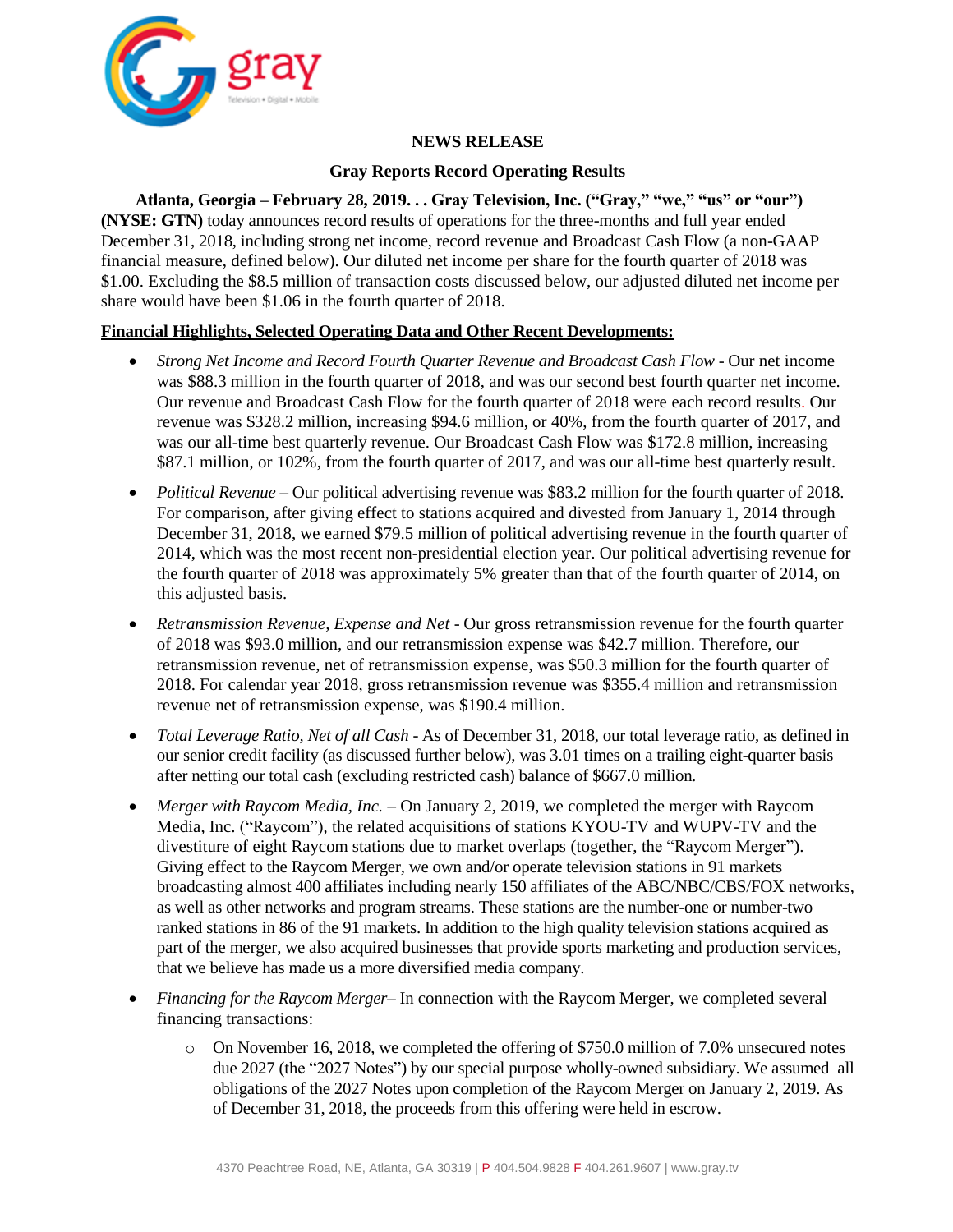- o On January 2, 2019:
	- We amended our senior credit facility, pursuant to which we borrowed \$1.4 billion of additional secured term loan financing and increased our un-drawn revolving credit facility to \$200.0 million,
	- We issued \$650.0 million of our 8.0% Series A Perpetual Preferred Stock, and
	- We issued 11.5 million shares of our common stock valued at \$169.5 million.
- *Network Affiliation Renewals.* Coincident with and in the weeks after the Raycom Merger, we entered into agreements with the ABC network, CBS network and NBC network that extend the terms of the affiliation agreements for all ABC, CBS and NBC affiliated stations acquired in the Raycom Merger as well as the ABC affiliations for all of the legacy Gray stations.
- *United Acquisition.* On February 8, 2019, we announced that we entered into an agreement with United Communications, Inc. to acquire all three of its television stations for \$45.0 million. Those stations are WWNY-TV (CBS) and WNYF-CD (FOX) in Watertown, New York (DMA 178) and KEYC-TV (CBS/FOX) in Mankato, Minnesota (DMA 199).
- *Key Vendor Agreements*. In January 2019, we expanded our relationship with Comscore, Inc. for local audience measurement for the entire legacy Gray footprint and for the majority of Raycom's legacy footprint. Conversely, Gray's stations in the Comscore markets will no longer acquire audience measurement services from Nielsen Co. In addition, we entered into an agreement to terminate the national advertising sales representation agreements that cover all television stations that we acquired in the Raycom Merger. As a result of this termination, we incurred a termination expense of approximately \$27.6 million in the first quarter of 2019. Beginning on February 25, 2019, the former Raycom stations will join the legacy Gray stations in handling all local, regional, and national business directly with their buyers.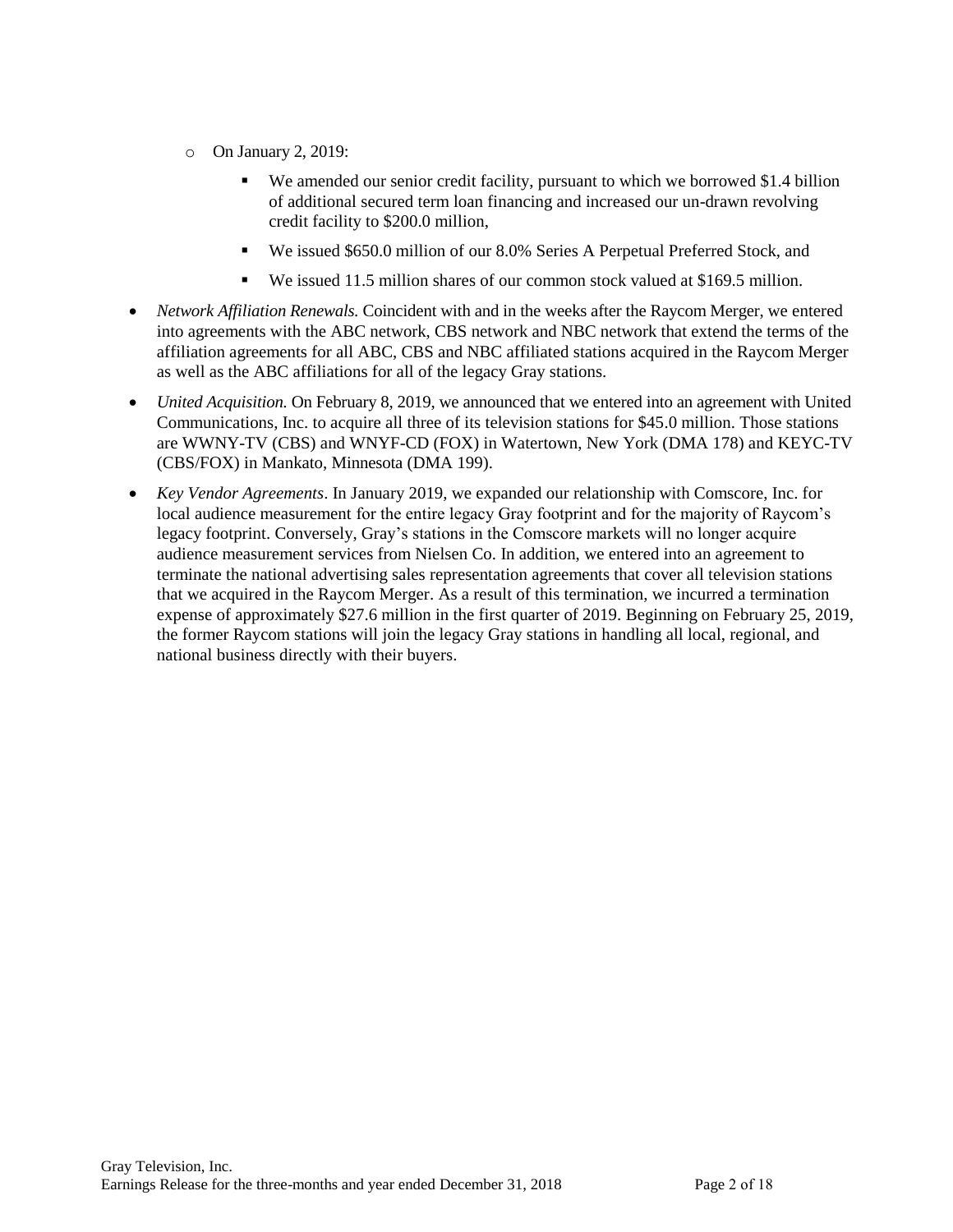#### **Selected Operating Data on As-Reported Basis (unaudited):**

|                                                      | Three Months Ended December 31, |         |     |         |                             |               |           |                             |
|------------------------------------------------------|---------------------------------|---------|-----|---------|-----------------------------|---------------|-----------|-----------------------------|
|                                                      |                                 | 2018    |     | 2017    | % Change<br>2018 to<br>2017 |               | 2016      | % Change<br>2018 to<br>2016 |
|                                                      |                                 |         |     |         | (dollars in thousands)      |               |           |                             |
| Revenue (less agency commissions):                   |                                 |         |     |         |                             |               |           |                             |
| Total                                                | \$                              | 328,220 | \$  | 233,609 | 40 %                        |               | \$237,619 | 38 %                        |
| Political                                            | \$                              | 83,211  | \$. | 7,464   | 1015 %                      | \$            | 48,519    | 72 %                        |
| Operating expenses $(1)(3)$ :                        |                                 |         |     |         |                             |               |           |                             |
| <b>Broadcast</b>                                     | \$                              | 159,739 | \$  | 150,782 | 6 %                         | $\mathcal{S}$ | 128,476   | 24 %                        |
| Corporate and administrative                         | \$                              | 10,776  | \$. | 7,117   | 51 %                        | \$            | 8,912     | 21 %                        |
| Net income                                           | \$                              | 88,267  | \$  | 165,570 | (47)%                       | \$            | 35,834    | 146 %                       |
| Non-GAAP Cash Flow (2):                              |                                 |         |     |         |                             |               |           |                             |
| Broadcast Cash Flow (3)                              | \$                              | 172,844 | \$  | 85,755  | 102 %                       |               | \$109,502 | 58 %                        |
| Broadcast Cash Flow Less Cash Corporate Expenses (3) | \$                              | 163,526 | \$. | 79,814  | 105 %                       |               | \$101,560 | 61 %                        |
| Free Cash Flow                                       | \$                              | 97,836  | \$. | 40,383  | 142 %                       | \$.           | 68,486    | 43 %                        |
|                                                      |                                 |         |     |         |                             |               |           |                             |

|                                                      | Year Ended December 31, |                                  |                         |                     |  |  |  |
|------------------------------------------------------|-------------------------|----------------------------------|-------------------------|---------------------|--|--|--|
|                                                      |                         | % Change<br>2018 to              |                         | % Change<br>2018 to |  |  |  |
|                                                      | 2018                    | 2017<br>2017                     | 2016                    | 2016                |  |  |  |
|                                                      |                         | (dollars in thousands)           |                         |                     |  |  |  |
| Revenue (less agency commissions):                   |                         |                                  |                         |                     |  |  |  |
| Total                                                | \$1,084,132             | 882,728<br>\$                    | 23 %<br>\$ 812,465      | 34 %                |  |  |  |
| Political                                            | \$<br>155,074           | 840 %<br>16,498<br>\$.           | \$<br>90,095            | 72 %                |  |  |  |
| Operating expenses $(1)(3)$ :                        |                         |                                  |                         |                     |  |  |  |
| <b>Broadcast</b>                                     | \$<br>596,403           | 557,563<br>\$                    | 7 %<br>\$<br>474,994    | 26 %                |  |  |  |
| Corporate and administrative                         | \$<br>40,910            | 31,589<br>\$.                    | 30 %<br>40,319<br>\$    | 1 %                 |  |  |  |
| Net income                                           | \$<br>210,803           | (20)%<br>261,952<br>$\mathbb{S}$ | $\mathcal{S}$<br>62,273 | 239 %               |  |  |  |
| Non-GAAP Cash Flow (2):                              |                         |                                  |                         |                     |  |  |  |
| Broadcast Cash Flow (3)                              | \$<br>493,359           | 329,057<br>\$                    | 50 %<br>\$ 338,938      | 46 %                |  |  |  |
| Broadcast Cash Flow Less Cash Corporate Expenses (3) | \$<br>457,392           | 301,873<br>\$                    | 52 %<br>\$ 302,497      | 51 %                |  |  |  |
| Free Cash Flow                                       | \$<br>262,554           | 171,004<br>S.                    | 54 %<br>\$148,126       | 77 %                |  |  |  |

(1) Excludes depreciation, amortization and (gain) loss on disposal of assets.

(2) See definition of non-GAAP terms and a reconciliation of the non-GAAP amounts to net income included elsewhere herein.

(3) Amounts in 2017 and 2016 have been reclassified to give effect to the implementation of Accounting Standards Update 2017-07, *Compensation – Retirement Benefits* (Topic 715) – *Improving the Presentation of Net Periodic Pension Cost and Net Postretirement Benefit Cost* ("ASU 2017-07").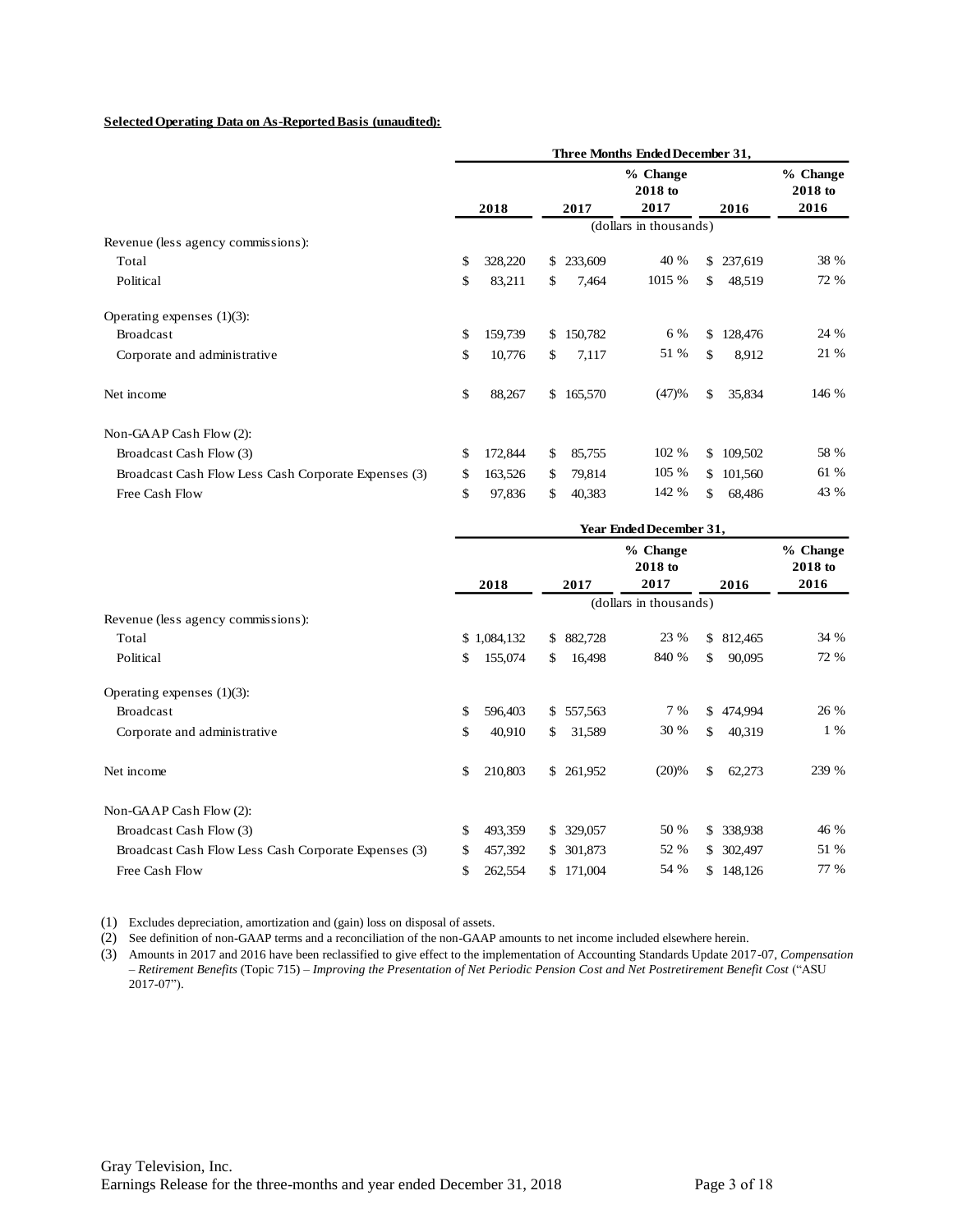### **Results of Operations for the Fourth Quarter of 2018:**

#### *Revenue (Less Agency Commissions).*

The table below presents our revenue (less agency commissions) by type for the fourth quarter of 2018 and 2017 (dollars in thousands):

| Three Months Ended December 31,  |  |  |  |  |  |  |  |  |
|----------------------------------|--|--|--|--|--|--|--|--|
| Percent                          |  |  |  |  |  |  |  |  |
| <b>Increase</b>                  |  |  |  |  |  |  |  |  |
| (Decrease)<br>(Decrease)         |  |  |  |  |  |  |  |  |
|                                  |  |  |  |  |  |  |  |  |
| (3)%<br>(3,305)                  |  |  |  |  |  |  |  |  |
| (4)%<br>(1,387)                  |  |  |  |  |  |  |  |  |
| 1015 %<br>75,747                 |  |  |  |  |  |  |  |  |
| 34 %<br>23,453                   |  |  |  |  |  |  |  |  |
| 3 %<br>103                       |  |  |  |  |  |  |  |  |
| 94,611<br>40 %                   |  |  |  |  |  |  |  |  |
| <b>Amount</b><br><b>Increase</b> |  |  |  |  |  |  |  |  |

Total revenue increased by \$94.6 million or 40% in the fourth quarter of 2018 as compared to the fourth quarter of 2017. Total revenue increased primarily as a result of increased political advertising revenue due to 2018 being the "on-year" of the two-year election cycle and increased retransmission consent revenue, due primarily to increased retransmission consent rates.

### *Broadcast Operating Expenses***.**

Broadcast operating expenses (before depreciation, amortization and gain or loss on disposal of assets) increased \$9.0 million, or 6%, to \$159.7 million for the fourth quarter of 2018 compared to the fourth quarter of 2017. The increase reflects, in part, the following:

- **•** Non-compensation expenses increased \$10.8 million, or 15%, in the 2018 period primarily as a result of an increase in retransmission expense of \$7.1 million or 20%, to \$42.7 million and increases in bank fees, related to credit card collections, of \$1.5 million and bad debt expense of \$1.7 million in the fourth quarter of 2018.
- **•** Compensation expense decreased \$1.8 million in the 2018 period, primarily due to reductions in staffing. Non-cash stock-based compensation expenses were \$0.3 million and \$2.8 million in the fourth quarters of 2018 and 2017, respectively.

### *Corporate and Administrative Operating Expenses***.**

Corporate and administrative operating expenses (before depreciation, amortization and gain or loss on disposal of assets) increased \$3.7 million, or 51%, to \$10.8 million in the fourth quarter of 2018 compared to the fourth quarter of 2017. The increase reflects the following:

- Non-compensation expenses increased \$3.0 million, or 91%, in the fourth quarter of 2018 primarily as a result of an increase in professional fees of \$2.4 million related to acquisition activities.
- Compensation expenses increased \$0.6 million, or 17%, in the fourth quarter of 2018 due primarily to increases in incentive compensation costs. Non-cash stock-based compensation expenses were \$1.3 million and \$1.2 million in the fourth quarters of 2018 and 2017, respectively.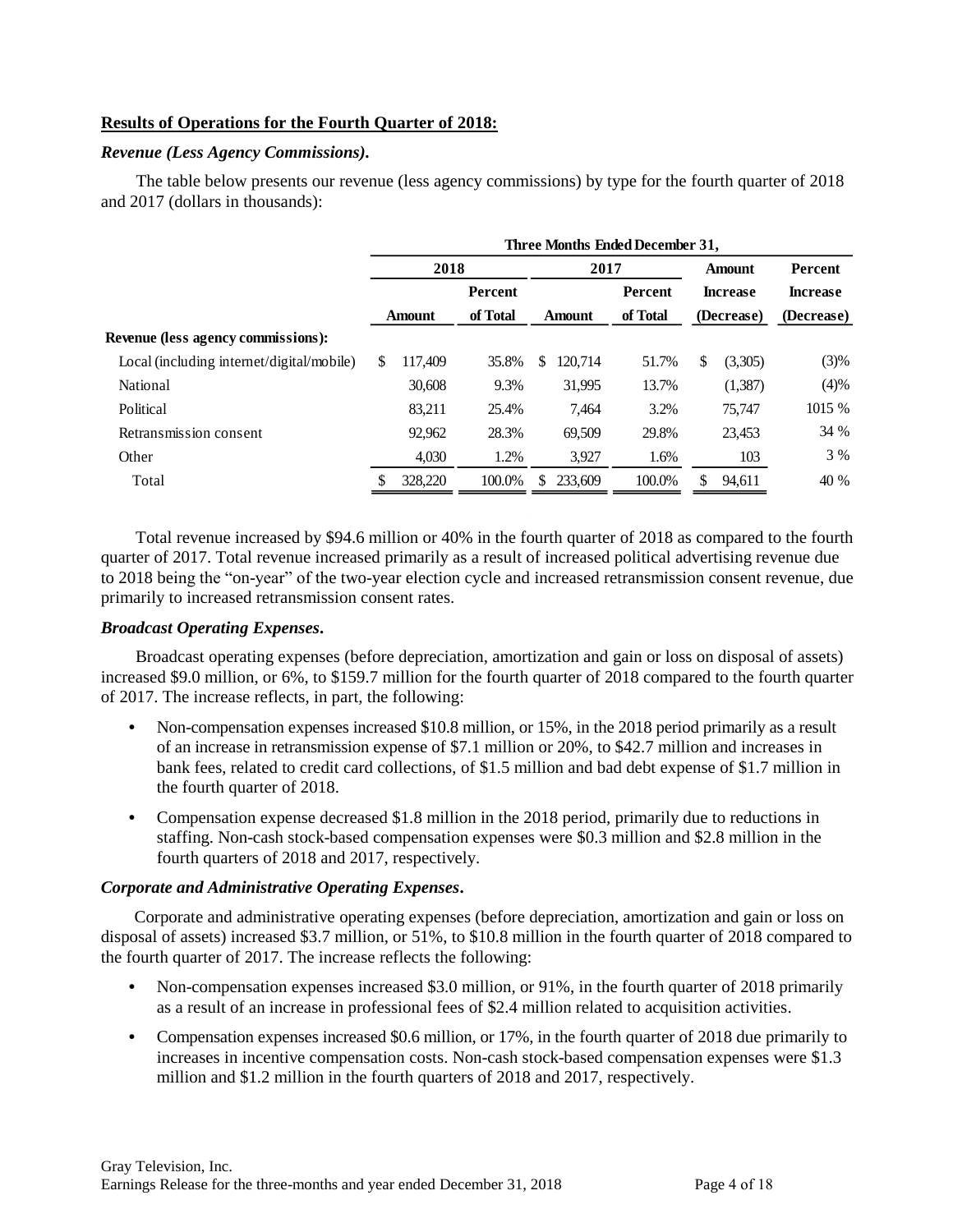### *Gain or Loss on Disposal of Assets, net.*

**•** We reported gains on disposals of assets of \$11.2 million in the fourth quarter of 2018 that included a \$4.8 million gain related to the divestiture of WSWG-TV and \$6.4 million primarily related to the on-going FCC Repack process. As WSWG-TV was in a market that overlapped with the operations of a Raycom owned television station, its divestiture was required for regulatory approval of the Raycom Merger.

### *Taxes.*

We made aggregate federal and state income tax payments, net of refunds, of \$7.2 million in the fourth quarter of 2018 compared to \$0.8 million in the fourth quarter of 2017.

### **Results of Operations for the Year Ended December 31, 2018:**

#### *Revenue (Less Agency Commissions).*

The table below presents our revenue (less agency commissions) by type for the years ended December 31, 2018 and 2017, respectively (dollars in thousands):

|                                           | <b>Year Ended December 31.</b> |              |               |          |                 |                 |  |  |  |
|-------------------------------------------|--------------------------------|--------------|---------------|----------|-----------------|-----------------|--|--|--|
|                                           |                                | 2018<br>2017 |               |          | Amount          | <b>Percent</b>  |  |  |  |
|                                           |                                | Percent      |               | Percent  | <b>Increase</b> | <b>Increase</b> |  |  |  |
|                                           | <b>Amount</b>                  | of Total     | <b>Amount</b> | of Total | (Decrease)      | (Decrease)      |  |  |  |
| <b>Revenue (less agency commissions):</b> |                                |              |               |          |                 |                 |  |  |  |
| Local (including internet/digital/mobile) | \$<br>442,728                  | 40.8%        | 451.261<br>S. | 51.1%    | \$<br>(8,533)   | (2)%            |  |  |  |
| <b>National</b>                           | 114.192                        | 10.5%        | 118,817       | 13.5%    | (4,625)         | (4)%            |  |  |  |
| Political                                 | 155,074                        | 14.3%        | 16,498        | 1.9%     | 138,576         | 840 %           |  |  |  |
| Retransmission consent                    | 355,423                        | 32.8%        | 276,603       | 31.3%    | 78,820          | 28 %            |  |  |  |
| Other                                     | 16,715                         | 1.6%         | 19,549        | 2.2%     | (2,834)         | (14)%           |  |  |  |
| Total                                     | 1.084.132<br>\$                | 100.0%       | 882,728       | 100.0%   | \$<br>201.404   | 23 %            |  |  |  |

Total revenue increased \$201.4 million or 23% to \$1.1 billion in the year ended December 31, 2018, compared to the year ended December 31, 2017. Total revenue increased primarily as a result of increased political advertising revenue due to 2018 being the "on-year" of the two-year election cycle and increased retransmission consent revenue, due primarily to increased retransmission consent rates. Local and national advertising revenue decreased slightly, in spite of the \$2.3 million of revenue we earned from the broadcast of the 2018 Super Bowl on our NBC-affiliated stations, compared to \$0.6 million that we earned from the broadcast of the 2017 Super Bowl on our FOX-affiliated stations. In addition, revenue from the broadcast of the 2018 Winter Olympic Games on our NBC-affiliated stations was approximately \$5.5 million.

### *Broadcast Operating Expenses.*

Broadcast operating expenses (before depreciation, amortization and gain or loss on disposal of assets) increased \$38.8 million, or 7%, to \$596.4 million for the year ended December 31, 2018 compared to the year ended December 31, 2017. The increase reflects, in part, the following:

 Non-compensation expenses increased by \$37.5 million, or 13%, in 2018, primarily as the result of increased retransmission expense of \$28.5 million, or 21%, to \$165.0 million in 2018 and net increases in several other expense categories including programming, professional fees and credit and collection costs. Our programming costs related to the broadcast of the 2018 Winter Olympic Games were \$1.5 million.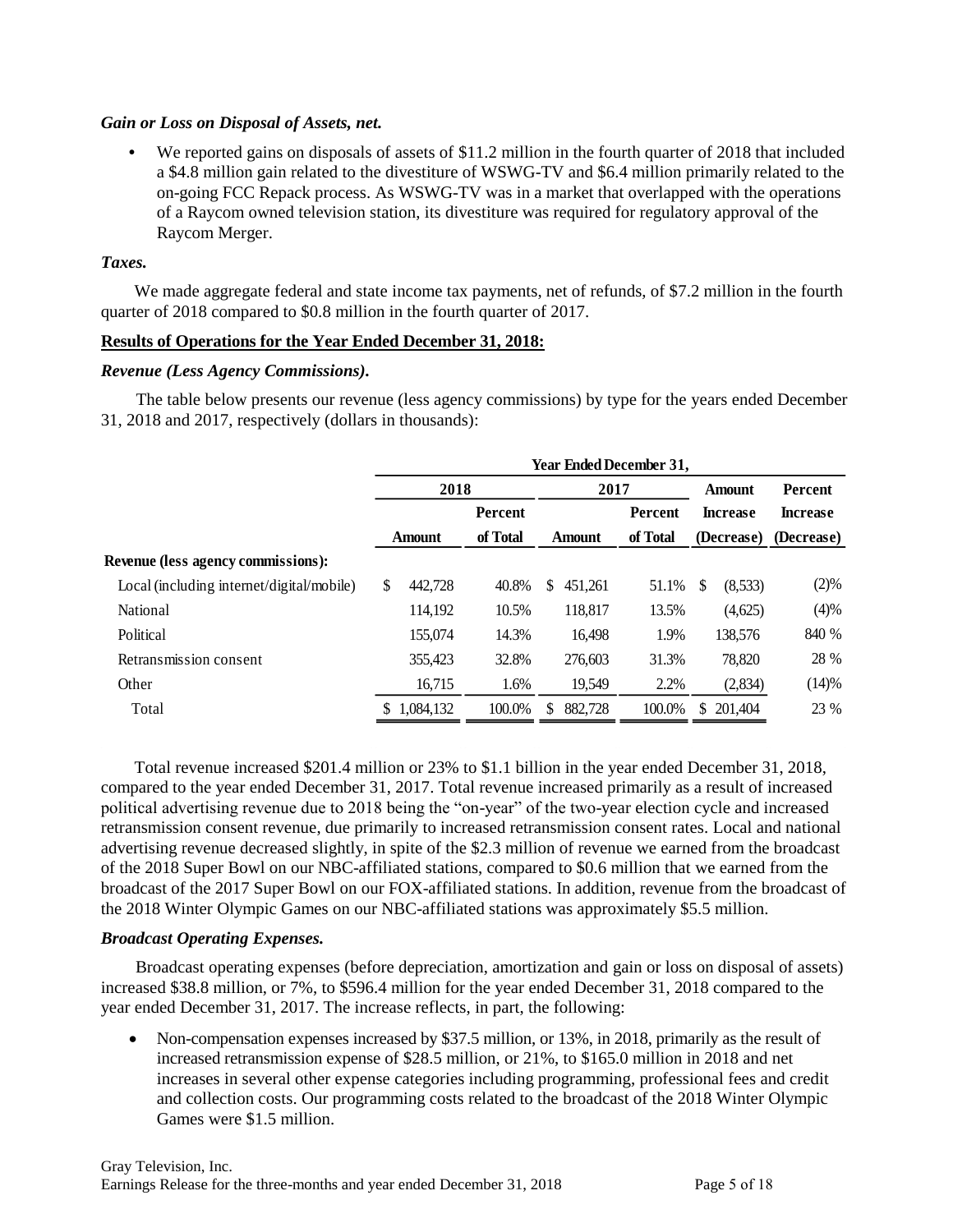Compensation expenses increased \$1.3 million, or less than 1%, in 2018. Including the effect of a \$0.5 million adjustment related to forfeitures, our non-cash stock-based compensation expenses were \$1.9 million and \$3.9 million in 2018 and 2017, respectively.

### *Corporate and Administrative Operating Expenses***.**

Corporate and administrative operating expenses (before depreciation, amortization and gain or loss on disposal of assets) increased \$9.3 million, or 30%, to \$40.9 million for the year ended December 31, 2018 compared to the year ended December 31, 2017. This increase reflects in part the following:

- **•** Non-compensation expense increased \$7.6 million, or 46%, due primarily to increases of \$7.3 million of professional fees related to acquisition activities in 2018.
- Compensation expenses increased \$1.8 million, or 12%, primarily as a result of increases in incentive compensation. Non-cash stock-based compensation expenses were \$4.8 million in 2018 compared to \$4.4 million in 2017.

### *Gain or Loss on Disposal of Assets, net.*

We reported gains on disposals of assets of \$16.4 million in the year ended December 31, 2018 that included a gain of \$4.8 million related to the divestiture of WSWG-TV and \$14.2 million related to the ongoing FCC Repack process. In the year ended December 31, 2017, we recorded a net gain of \$74.2 million. This gain was primarily related to the FCC Spectrum Auction, in which we tendered two of our television broadcast licenses and made other modifications to our broadcast spectrum. Our proceeds from this auction were \$90.8 million and the cost of the assets disposed was \$13.1 million.

### *Loss from Early Extinguishment of Debt.*

In the year ended December 31, 2017, we recorded an approximately \$2.9 million loss from early extinguishment of debt related to the amendment and restatement of our senior credit facility.

### *Taxes.*

During the year ended December 31, 2018, we made aggregate federal and state income tax payments totaling \$34.2 million compared to \$2.0 million for the year ended December 31, 2017. We recorded a provision for income taxes of \$76.8 million in the year ended December 31, 2018. In the year ended December 31, 2017, we recorded a tax benefit of \$68.7 million, primarily as a result of U.S. tax reform legislation known as the Tax Cuts and Jobs Act.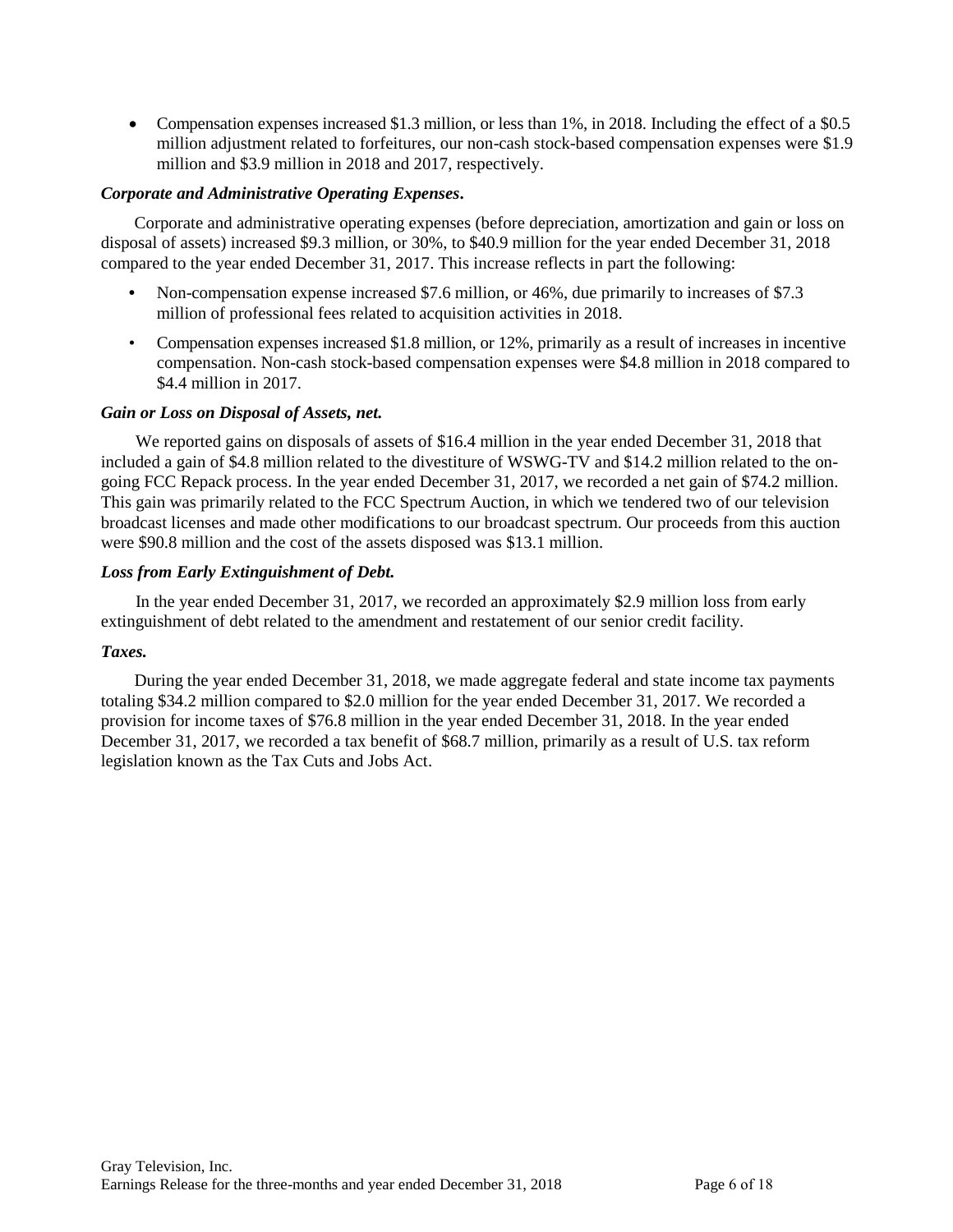# **Detailed table of operating results on As-Reported Basis:**

# **Gray Television, Inc. Selected Operating Data (Unaudited)**

(in thousands except for net income per share data)

|                                                                                     | <b>Three Months Ended</b><br>December 31, |           |                           |            | <b>Year Ended</b><br>December 31, |             |           |           |
|-------------------------------------------------------------------------------------|-------------------------------------------|-----------|---------------------------|------------|-----------------------------------|-------------|-----------|-----------|
|                                                                                     |                                           | 2018      |                           | 2017       |                                   | 2018        |           | 2017      |
| Revenue (less agency commissions)                                                   |                                           | \$328,220 |                           | \$233,609  |                                   | \$1,084,132 |           | \$882,728 |
| Operating expenses before depreciation,<br>amortization and (gain) loss on disposal |                                           |           |                           |            |                                   |             |           |           |
| of assets, net:                                                                     |                                           |           |                           |            |                                   |             |           |           |
| Broadcast (1)                                                                       |                                           | 159,739   |                           | 150,782    |                                   | 596,403     |           | 557,563   |
| Corporate and administrative (1)                                                    |                                           | 10,776    |                           | 7,117      |                                   | 40,910      |           | 31,589    |
| Depreciation                                                                        |                                           | 13,296    |                           | 13,418     |                                   | 53,883      |           | 51,973    |
| Amortization of intangible assets                                                   |                                           | 4,983     |                           | 6,388      |                                   | 20,570      | 25,072    |           |
| (Gain) loss on disposal of assets, net                                              |                                           | (11,218)  |                           | 939        |                                   | (16,405)    |           | (74,200)  |
| Operating expenses                                                                  | 177,576                                   |           | 178,644                   |            | 695,361                           |             | 591,997   |           |
| Operating income                                                                    |                                           | 150,644   |                           | 54,965     |                                   | 388,771     |           | 290,731   |
| Other income (expense):                                                             |                                           |           |                           |            |                                   |             |           |           |
| Miscellaneous income (expense), net (1)                                             |                                           | 3,315     |                           | 250        |                                   | 5,507       |           | 657       |
| Interest expense                                                                    |                                           | (32, 443) | (24,070)                  |            | (106, 628)                        |             | (95,259)  |           |
| Loss from early extinguishment of debt                                              |                                           |           |                           |            |                                   |             |           | (2,851)   |
| Income before income tax                                                            |                                           | 121,516   |                           | 31,145     |                                   | 287,650     |           | 193,278   |
| Income tax (benefit) expense                                                        |                                           | 33,249    |                           | (134, 425) |                                   | 76,847      | (68, 674) |           |
| Net income                                                                          |                                           | 88,267    |                           | \$165,570  | \$<br>210,803                     |             | \$261,952 |           |
| Basic per share information:                                                        |                                           |           |                           |            |                                   |             |           |           |
| Net income                                                                          | \$                                        | 1.01      | S                         | 2.15       | S                                 | 2.39        | \$        | 3.59      |
| Weighted-average shares outstanding                                                 |                                           | 87,765    |                           | 76,869     |                                   | 88,084      |           | 73,061    |
| Diluted per share information:                                                      |                                           |           |                           |            |                                   |             |           |           |
| Net income                                                                          | \$                                        | 1.00      | $\boldsymbol{\mathsf{S}}$ | 2.13       | $\boldsymbol{\mathsf{S}}$         | 2.37        | \$        | 3.55      |
|                                                                                     |                                           |           |                           |            |                                   |             |           |           |
| Weighted-average shares outstanding                                                 |                                           | 88,685    |                           | 77,826     |                                   | 88,778      |           | 73,836    |
| Political advertising revenue                                                       |                                           |           |                           |            |                                   |             |           |           |
| (less agency commissions)                                                           | \$                                        | 83,211    | \$                        | 7,464      | \$                                | 155,074     | \$        | 16,498    |

(1) Amounts in 2017 have been reclassified to give effect to the implementation of ASU 2017-07.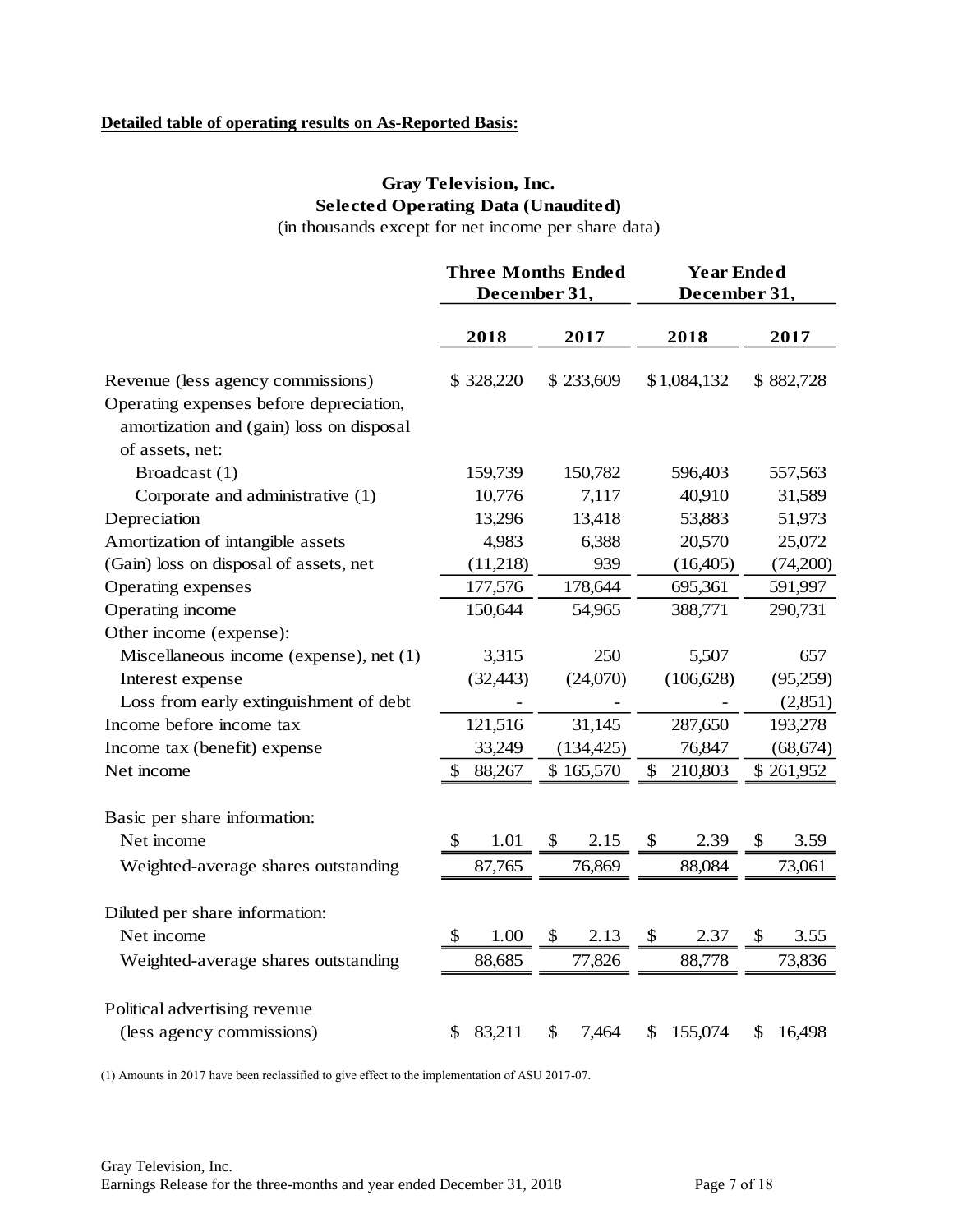# **Other Financial Data:**

|                                                         | December 31, 2018 |                | <b>December 31, 2017</b> |           |  |
|---------------------------------------------------------|-------------------|----------------|--------------------------|-----------|--|
|                                                         |                   | (in thousands) |                          |           |  |
| Cash                                                    | \$                | 666,980        | \$                       | 462,399   |  |
| Restricted cash                                         | \$                | 751,963        | \$                       |           |  |
| Long-term debt including current portion                | \$                | 2,549,224      | \$                       | 1,837,428 |  |
| Borrowing availability under our senior credit facility | \$                | 100,000        | \$                       | 100,000   |  |

|                                           | <b>Year Ended December 31,</b> |           |    |           |  |  |
|-------------------------------------------|--------------------------------|-----------|----|-----------|--|--|
|                                           |                                | 2018      |    | 2017      |  |  |
|                                           | (in thousands)                 |           |    |           |  |  |
| Net cash provided by operating activities | \$                             | 323,316   | S  | 180,015   |  |  |
| Net cash used in investing activities     |                                | (47, 377) |    | (349,799) |  |  |
| Net cash provided by financing activities |                                | 680,605   |    | 306,994   |  |  |
| Net increase in cash and restricted cash  | \$                             | 956,544   | \$ | 137,210   |  |  |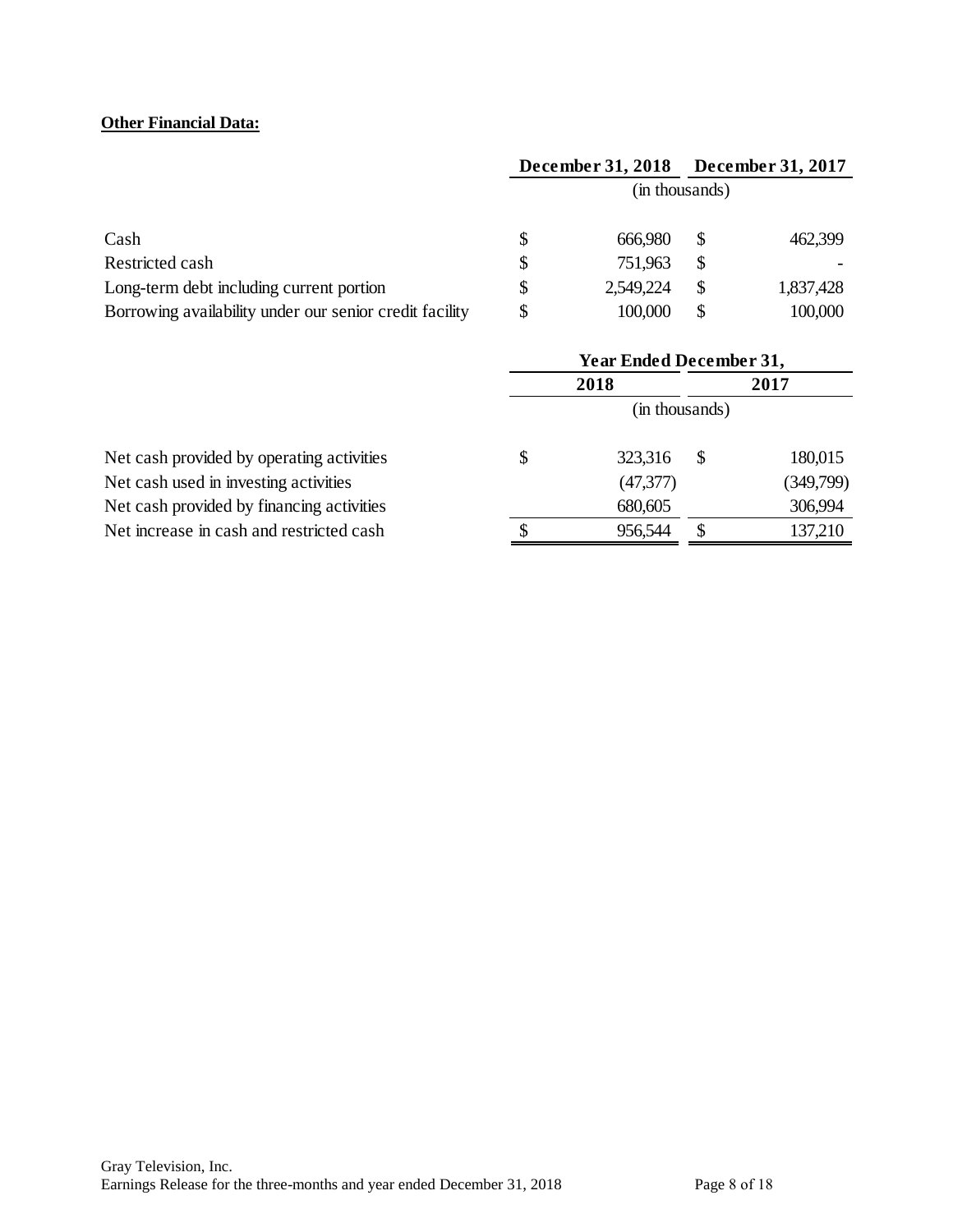# **Guidance for the Three-Months Ending March 31, 2019:**

Based on our current forecasts for the quarter ending March 31, 2019 (the "first quarter of 2019"), we anticipate changes from the quarter ended March 31, 2018 (the "first quarter of 2018") as outlined below.

| <b>As Reported Basis:</b><br>Selected operating data: |          | Low End<br><b>Guidance for</b><br>the First<br>Quarter of<br>2019 | % Change<br>From<br>As-Reported<br><b>First Quarter of</b><br>2018 |           | <b>High End</b><br><b>Guidance for</b><br>the First<br>Quarter of<br>2019 | % Change<br>From<br>As-Reported<br><b>First Quarter of</b><br>2018 |          | As-Reported<br>First<br><b>Ouarter</b> of<br>2018 |
|-------------------------------------------------------|----------|-------------------------------------------------------------------|--------------------------------------------------------------------|-----------|---------------------------------------------------------------------------|--------------------------------------------------------------------|----------|---------------------------------------------------|
|                                                       |          |                                                                   |                                                                    |           | (dollars in thousands)                                                    |                                                                    |          |                                                   |
| <b>OPERATING REVENUE</b> (less agency                 |          |                                                                   |                                                                    |           |                                                                           |                                                                    |          |                                                   |
| commissions):<br><b>Broadcast</b>                     |          | 460,000                                                           | 103 %                                                              |           | 465,000                                                                   | 106 %                                                              |          | 226,258                                           |
| Production companies                                  | \$<br>\$ | 35,000                                                            |                                                                    | \$<br>\$  | 37,000                                                                    |                                                                    | \$<br>\$ |                                                   |
| Total revenue                                         | \$       | 495,000                                                           | 119 %                                                              | \$        | 502,000                                                                   | 122 %                                                              |          | \$226,258                                         |
| <b>OPERATING EXPENSES</b> (before                     |          |                                                                   |                                                                    |           |                                                                           |                                                                    |          |                                                   |
| depreciation, amortization and (gain) loss            |          |                                                                   |                                                                    |           |                                                                           |                                                                    |          |                                                   |
| on disposals of assets):                              |          |                                                                   |                                                                    |           |                                                                           |                                                                    |          |                                                   |
| <b>Broadcast</b>                                      | \$       | 355,000                                                           | 137 %                                                              | \$        | 358,000                                                                   | 139 %                                                              | \$       | 149,654                                           |
| Production companies                                  | \$       | 34,000                                                            |                                                                    | \$        | 36,000                                                                    |                                                                    | \$       |                                                   |
| Corporate and administrative                          | \$       | 45,000                                                            | 445 %                                                              | \$        | 50,000                                                                    | 505 %                                                              | \$       | 8,260                                             |
| OTHER SELECTED DATA:                                  |          |                                                                   |                                                                    |           |                                                                           |                                                                    |          |                                                   |
| Political advertising revenue (less                   |          |                                                                   |                                                                    |           |                                                                           |                                                                    |          |                                                   |
| agency commissions)                                   | \$       | 750                                                               | (87)%                                                              | \$        | 1,000                                                                     | (83)%                                                              | \$       | 5,775                                             |
| <b>Combined Historical Basis:</b>                     |          | Low End                                                           | % Change                                                           |           | <b>High End</b>                                                           | % Change                                                           |          |                                                   |
|                                                       |          | <b>Guidance for</b>                                               | From                                                               |           | <b>Guidance for</b>                                                       | From                                                               |          | CHB                                               |
|                                                       |          | the First                                                         | <b>CHB</b>                                                         | the First |                                                                           | <b>CHB</b>                                                         |          | First                                             |
|                                                       |          | <b>Quarter of</b>                                                 | <b>First Quarter of</b>                                            |           | Quarter of                                                                | <b>First Quarter of</b>                                            |          | <b>Quarter of</b>                                 |
| Selected operating data:                              |          | 2019                                                              | 2018                                                               |           | 2019                                                                      | 2018                                                               |          | 2018                                              |
|                                                       |          |                                                                   | (dollars in thousands)                                             |           |                                                                           |                                                                    |          |                                                   |
| <b>OPERATING REVENUE</b> (less agency                 |          |                                                                   |                                                                    |           |                                                                           |                                                                    |          |                                                   |
| commissions):                                         |          |                                                                   |                                                                    |           |                                                                           |                                                                    |          |                                                   |
| <b>Broadcast</b>                                      | \$       | 460,000                                                           | 3 %                                                                | \$        | 465,000                                                                   | 4 %                                                                |          | \$448,619                                         |
| Production companies                                  | \$       | 35,000                                                            | (1)%                                                               | \$        | 37,000                                                                    | 5 %                                                                | \$       | 35,363                                            |
| Total revenue                                         | \$       | 495,000                                                           | 2 %                                                                | \$        | 502,000                                                                   | 4 %                                                                |          | \$483,982                                         |
| <b>OPERATING EXPENSES</b> (before                     |          |                                                                   |                                                                    |           |                                                                           |                                                                    |          |                                                   |
| depreciation, amortization and (gain) loss            |          |                                                                   |                                                                    |           |                                                                           |                                                                    |          |                                                   |
| on disposals of assets):                              |          |                                                                   |                                                                    |           |                                                                           |                                                                    |          |                                                   |
| <b>Broadcast</b>                                      |          | \$ 355,000                                                        | 18 %                                                               |           | \$ 358,000                                                                | 19 %                                                               |          | \$ 300,014                                        |
| Production companies                                  |          | 34,000                                                            | 2 %                                                                | \$        | 36,000                                                                    | 8 %                                                                |          | 33,390                                            |
| Corporate and administrative                          | \$<br>\$ | 45,000                                                            | 169 %                                                              | \$        | 50,000                                                                    | 199 %                                                              | \$<br>\$ | 16,738                                            |
|                                                       |          |                                                                   |                                                                    |           |                                                                           |                                                                    |          |                                                   |
| OTHER SELECTED DATA:                                  |          |                                                                   |                                                                    |           |                                                                           |                                                                    |          |                                                   |
| Political advertising revenue (less                   |          |                                                                   |                                                                    |           |                                                                           |                                                                    |          |                                                   |
| agency commissions)                                   | \$       | 750                                                               | (92)%                                                              | \$        | 1,000                                                                     | (89)%                                                              | \$       | 8,858                                             |
| Broadcast operating expenses                          |          |                                                                   |                                                                    |           |                                                                           |                                                                    |          |                                                   |
| (excluding transaction related expenses)              | \$       | 322,000                                                           | 7 %                                                                | \$        | 324,000                                                                   | 8 %                                                                |          | \$ 300,014                                        |
| Corporate and administrative operating expenses       |          |                                                                   |                                                                    |           |                                                                           |                                                                    |          |                                                   |
| (excluding transaction related expenses)              | \$       | 16,000                                                            | (4)%                                                               | \$        | 20,000                                                                    | 19 %                                                               | \$       | 16,738                                            |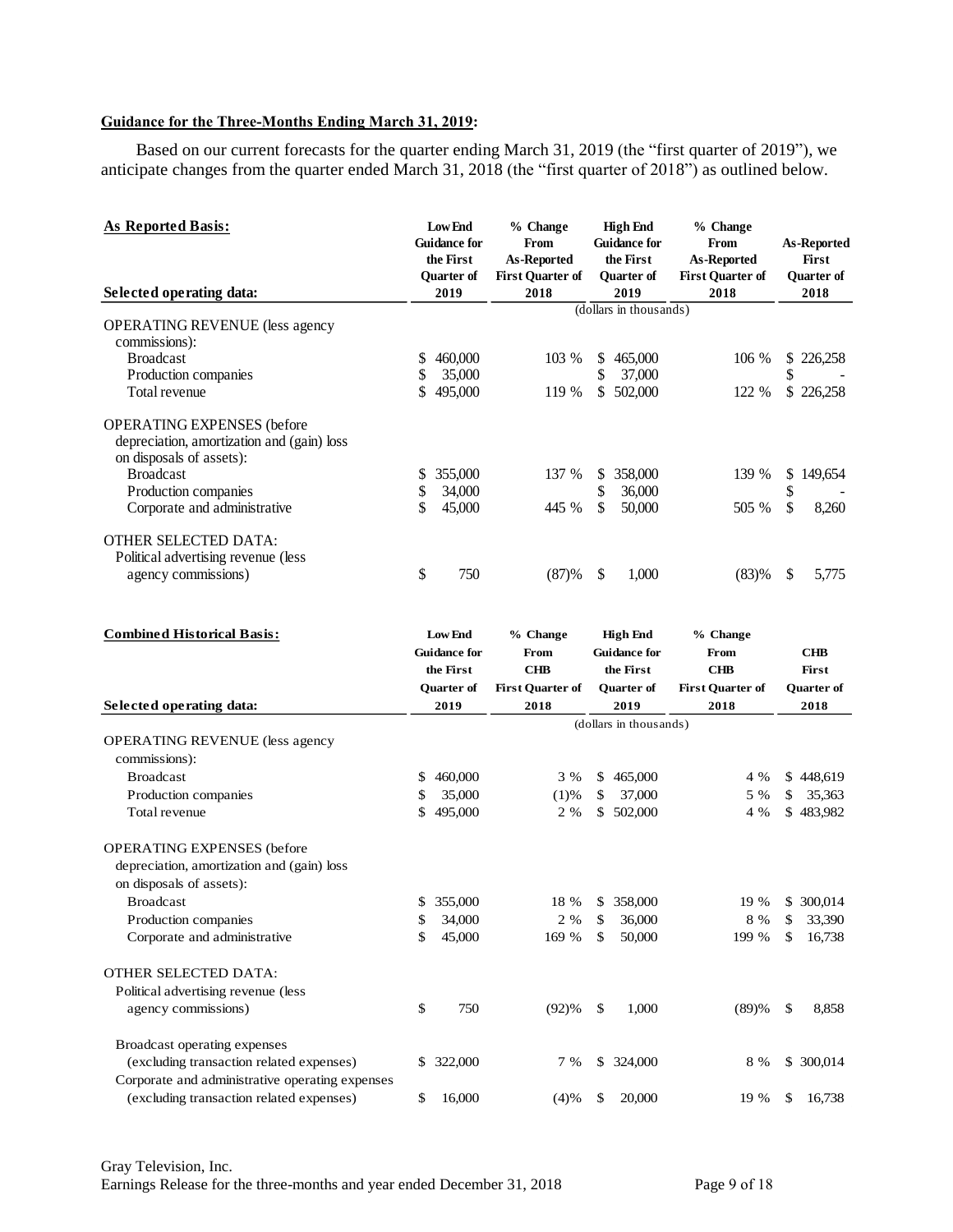### **Comments on First Quarter 2019 Guidance:**

#### *First Quarter of 2019 on As-Reported Basis*

Our results of operations in the first quarter of 2019 will be materially impacted by the Raycom Merger and are generally not comparable to the first quarter of 2018 on an as-reported basis. Accordingly, our comments on the expected first quarter of 2019 selected operating data are only presented on a Combined Historical Basis, as defined herein.

### *First Quarter of 2019 on Combined Historical Basis*

Based on our current forecasts for the first quarter of 2019, we anticipate the following changes from the Combined Historical Basis results for the first quarter of 2018 as outlined below.

### *Revenue on Combined Historical Basis:*

- We believe our first quarter of 2019 total revenue will be within a range of approximately \$495.0 million to \$502.0 million (or increase approximately  $+2\%$  to  $+4\%$  from \$484.0 million in the first quarter of 2018).
- We believe our first quarter of 2019 local advertising revenue (including internet/digital/mobile) will be within a range of approximately \$202.0 million to \$205.0 million (or decrease approximately -5% to -4% from \$213.8 million in the first quarter of 2018).
- We believe our first quarter of 2019 national advertising revenue will be within a range of approximately \$48.0 million to \$49.0 million (or decrease approximately -10% to -8% from \$53.1 million in the first quarter of 2018).
- We believe our first quarter of 2019 political advertising revenue will be within a range of approximately \$750,000 to \$1.0 million. Our political advertising revenue was approximately \$8.9 million in the first quarter of 2018 and approximately \$2.1 million in the first quarter of 2017.
- We believe our first quarter of 2019 retransmission consent revenue will be within a range of approximately  $$197.0$  million to  $$200.0$  million (or increase approximately  $+22\%$  to  $+23\%$  from \$162.1 million in the first quarter of 2018). We currently anticipate full year 2019 retransmission consent revenue will increase by approximately 20% compared to the full year of 2018.

Our 2018 local and national revenue included approximately \$12.7 million of advertising revenue associated with the broadcast of the Winter Olympics (including approximately \$3.6 million from automotive advertising customers). There were no Olympic broadcasts in the first quarter of 2019. Excluding the advertising revenue from the 2018 Winter Olympics, we believe that our first quarter of 2019 combined local and national advertising revenue will be approximately unchanged from the first quarter of 2018.

In the first quarter of 2019 we anticipate approximately \$4.7 million of revenue from the broadcast of the Super Bowl in our 44 CBS markets compared to approximately \$4.1 million in the first quarter of 2018 when the Super Bowl was broadcast in our 42 NBC markets.

### *Broadcast Operating Expenses (before depreciation, amortization and gain or loss on disposal of assets) on Combined Historical Basis*

Our total broadcast operating expenses for the first quarter of 2019 are anticipated to increase from the first quarter of 2018 on a Combined Historical Basis by a range of approximately \$55.0 million to \$58.0 million (or increase approximately  $+18\%$  to  $+19\%$  from \$300.0 million in the first quarter of 2018).

This increase reflects an expected increase in retransmission expense by a range of approximately \$19.0 million to \$20.0 million (or increase approximately +22% to +23% from \$85.3 million in the first quarter of 2018). Compensation expenses will include non-cash stock-based compensation expenses of approximately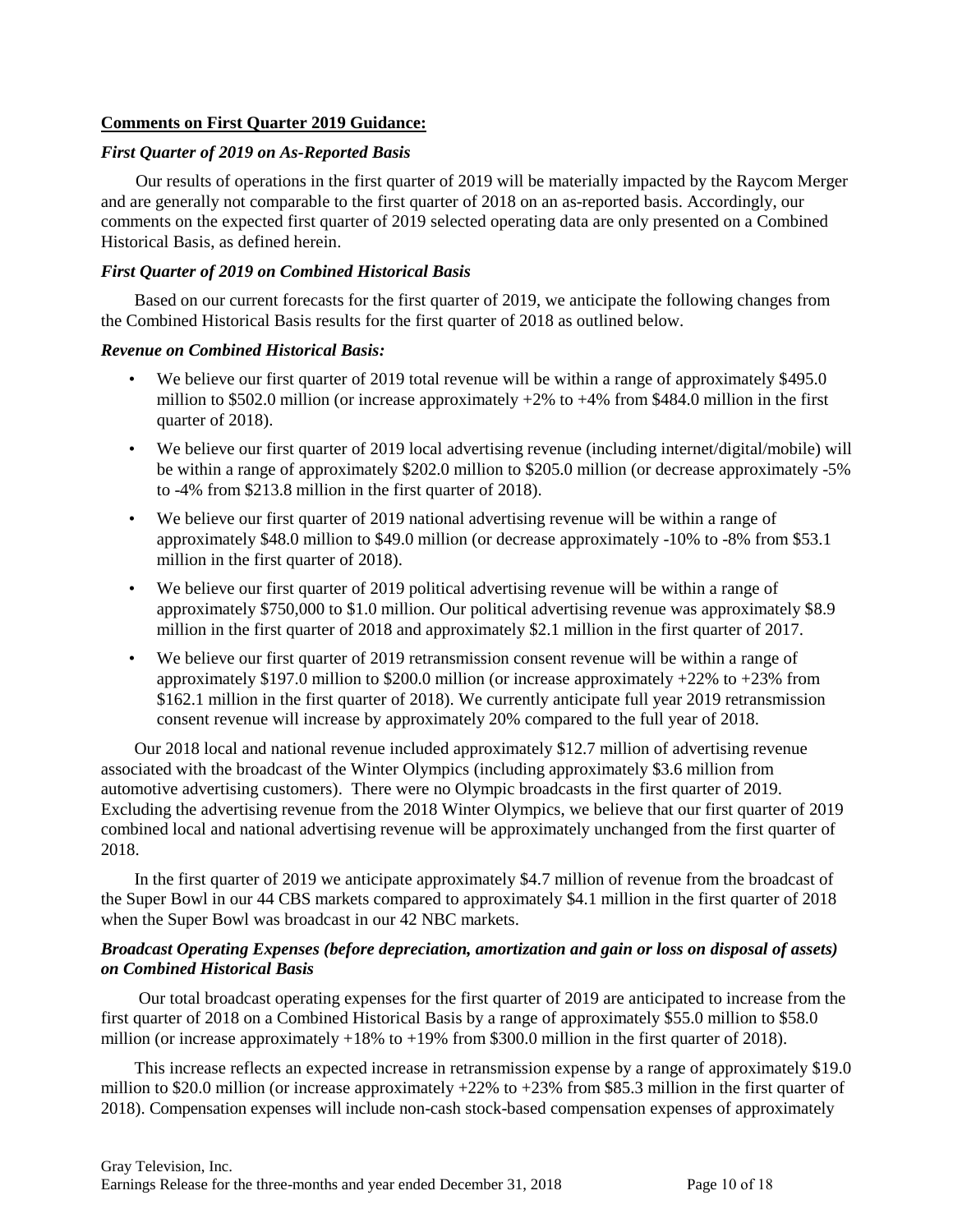\$0.1 million in the first quarter of 2019 compared to \$1.2 million for the first quarter of 2018.

In addition, broadcast expenses in the first quarter of 2019 are anticipated to include between \$33.0 million and \$34.0 million of transaction related expenses associated with the Raycom Merger including, but not limited to, approximately \$27.6 million of expense associated with termination of Raycom's national sales representation agreement and approximately \$5.3 million of severance or other transaction related compensation. Excluding these transaction related expenses, we expect that our broadcast operating expenses on a Combined Historical Basis will increase to within a range of approximately \$322.0 million to \$324.0 million compared to \$300.0 million for the first quarter of 2018.

### *Corporate and Administrative Operating Expenses (before depreciation, amortization and gain or loss on disposal of assets) on Combined Historical Basis*

Our total corporate and administrative operating expenses for the first quarter of 2019 are anticipated to increase from the first quarter of 2018 on a Combined Historical Basis by a range of approximately \$28.0 million to \$33.0 million (or increase approximately +169% to +199% from \$16.7 million in the first quarter of 2018). Compensation expenses will include non-cash stock-based compensation expenses of approximately \$2.6 million in the first quarter of 2019 compared to \$0.9 million for the first quarter of 2018.

In addition, corporate and administrative operating expenses in the first quarter of 2019 are anticipated to include between \$29.0 million and \$30.0 million of transaction related expenses associated with the Raycom Merger including, but not limited to, advisor fees, legal and accounting fees and severance or other transaction related compensation. Excluding these transaction related expenses, we expect that our corporate and administrative operating expenses on a Combined Historical Basis will be within a range of approximately \$16.0 million to \$20.0 million compared to \$16.7 million for the first quarter of 2018.

### *Other comments Related to the Raycom Merger*

We have not yet completed the preparation and audit of carve-out financial statements for Raycom as of and for the year ended December 31, 2018. However, based on preliminary internal forecasts for 2018 and after giving effect to the Raycom Merger as if completed on January 1, 2016 (the first day of the earliest period presented), we can provide below certain preliminary unaudited estimates. These estimates as of December 31, 2018 and for the periods indicated incorporate certain non-GAAP financial measures that are dependent on financial results that are not yet determinable with certainty. We are unable to present a quantitative reconciliation of the estimated non-GAAP financial measures to their most directly comparable GAAP financial measures because such information is not yet available and management cannot reliably estimate all of the necessary components of such GAAP measures without unreasonable effort or expense. In addition, we believe such reconciliation would imply a degree of precision that would be confusing or misleading to investors.

- **Outstanding Debt** Gray's aggregate principal amount of debt outstanding would have been approximately \$3.97 billion as of December 31, 2018.
- **Cash on Hand** our available cash on hand would have been approximately \$200 million as of December 31, 2018.
- **Operating Cash Flow as Defined in our Senior Credit Facility we currently estimate that our** Operating Cash Flow as defined under our senior credit facility on a trailing eight quarter basis for the year ended December 31, 2018 would have been within a range of \$780 million and \$795 million. Operating Cash Flow is as defined under our senior credit facility, and includes the previously announced \$80 million of anticipated annualized synergies expected from the Raycom Merger and excludes associated transaction costs. We have previously estimated that our Operating Cash Flow as defined in our senior credit facility would have been:
	- o \$803.0 million for the year ended December 31, 2016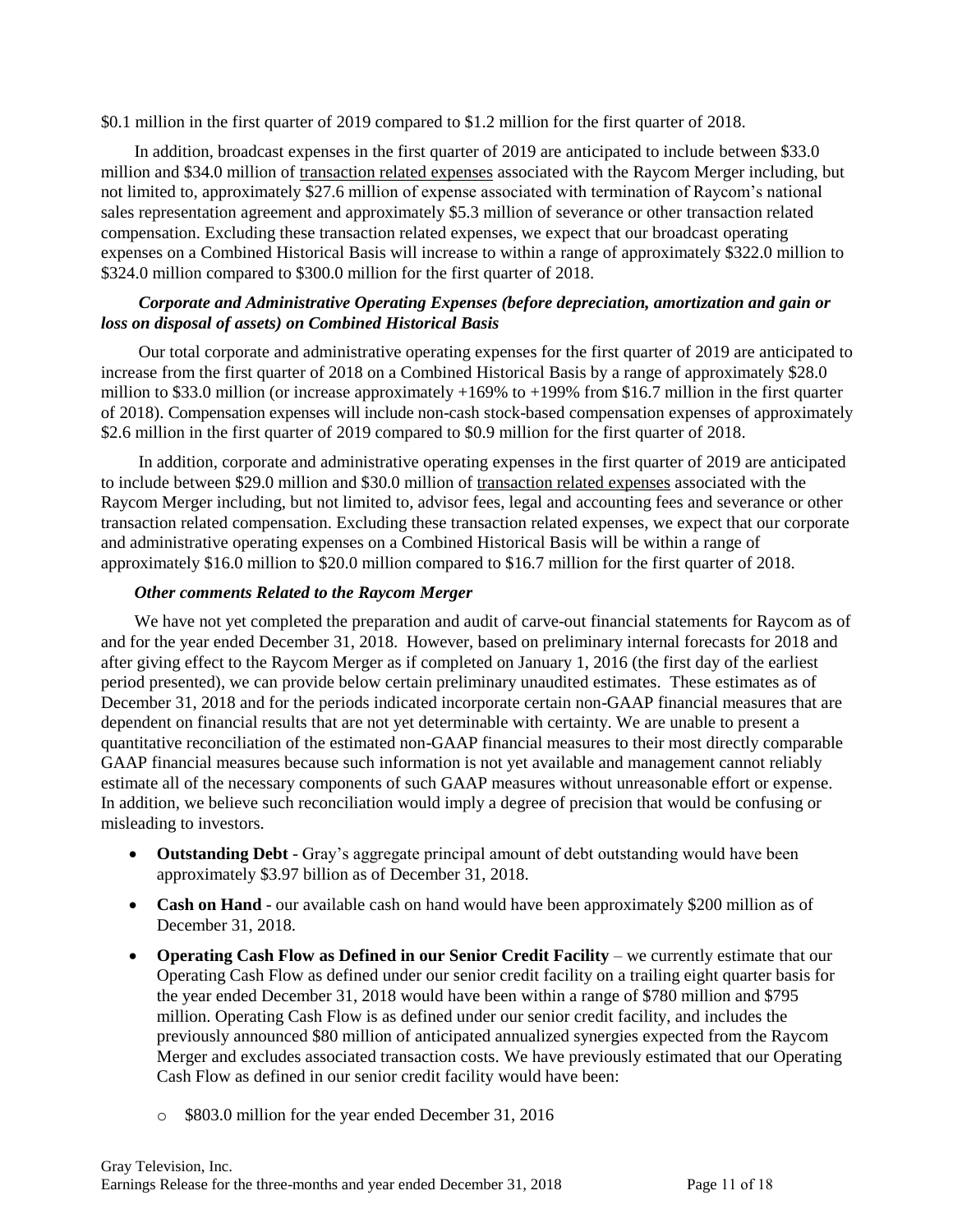- o \$685.8 million for the year ended December 31, 2017
- **Leverage Ratio** our debt to Operating Cash Flow leverage ratio, net of all cash on hand, is currently estimated to have been within a range of approximately 4.75 and 4.85 times as of and for the year ended December 31, 2018. This ratio is as defined under our senior credit facility. It includes the previously announced \$80 million of anticipated annualized synergies expected from the Raycom Merger and excludes associated transaction costs.
- **Free Cash Flow** we have previously estimated that our Free Cash Flow would have been:
	- o \$401.7 million for the year ended December 31, 2016
	- o \$299.4 million for the year ended December 31, 2017

Based upon the preliminary information we have available currently, we estimate that Free Cash Flow for the year ended December 31, 2018 would have been within a range of \$500 million and \$525 million.

 **Common Stock Outstanding** – after giving effect to the Raycom Merger and related financing, Gray would have had approximately 6.7 million shares of class A common stock outstanding and 93.8 million shares common stock outstanding as of December 31, 2018 for a combined total of approximately 100.5 million shares.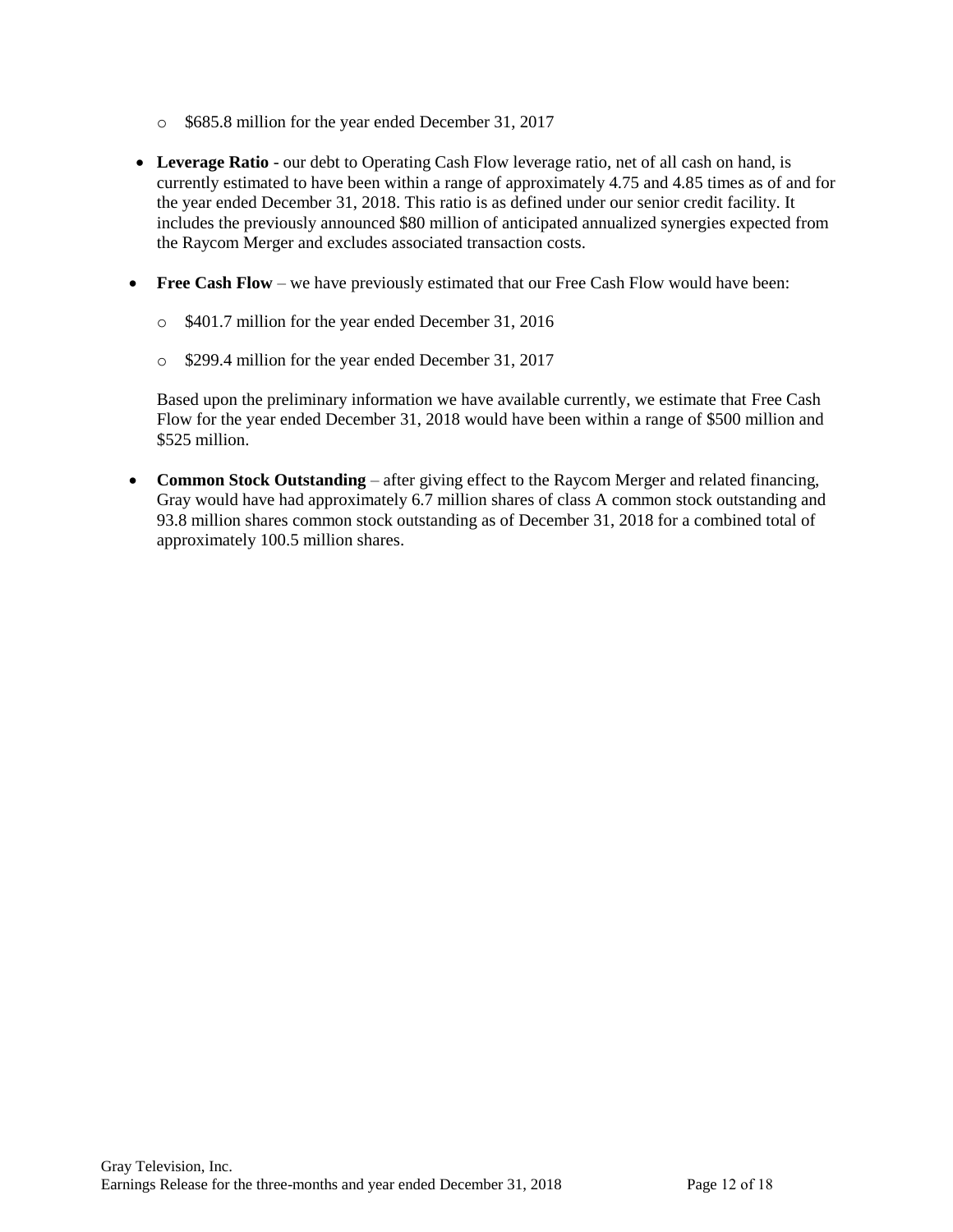### **The Company**

We are a television broadcast company headquartered in Atlanta, Georgia, that is one of the largest owners of television stations in 91 television markets broadcasting almost 400 affiliates including nearly 150 affiliates of the CBS/NBC/ABC/FOX networks, as well as other networks and program streams. Our portfolio includes the number-one or number-two ranked television station for both overall audience and news audience in 86 markets, which collectively cover approximately 24% of total United States television households. In addition, our operations include video program production, marketing, and digital businesses including Raycom Sports, Tupelo-Raycom, and RTM Studios, the producer of PowerNation programs and content. For further information, please visit www.gray.tv.

### **Cautionary Statements for Purposes of the "Safe Harbor" Provisions of the Private Securities Litigation Reform Act**

This press release contains statements that constitute "forward-looking statements" within the meaning of the Private Securities Litigation Reform Act of 1995 and the federal securities laws. These "forwardlooking statements" are not statements of historical facts, and may include, among other things, statements regarding our current expectations and beliefs of operating results for the first quarter of 2019 or other periods and other future events. Actual results are subject to a number of risks and uncertainties and may differ materially from the current expectations and beliefs discussed in this press release. All information set forth in this release is as of the date hereof. We do not intend, and undertake no duty, to update this information to reflect future events or circumstances. Information about certain potential factors that could affect our business and financial results and cause actual results to differ materially from those expressed or implied in any forward-looking statements are included under the captions "Risk Factors" and "Management's Discussion and Analysis of Financial Condition and Results of Operations," in our Annual Report on Form 10-K for the year ended December 31, 2018 and may be contained in reports subsequently filed with the U.S. Securities and Exchange Commission (the "SEC") and available at the SEC's website at www.sec.gov.

### **Conference Call Information**

We will host a conference call to discuss our fourth quarter operating results on February 28, 2019. The call will begin at 11:00 a.m. Eastern Time. The live dial-in number is 1-855-493-3489 and the confirmation code is 5292298. The call will be webcast live and available for replay at www.gray.tv. The taped replay of the conference call will be available at 1-855-859-2056, Confirmation Code: 5292298 until March 28, 2019.

### **Gray Contacts**

**Web site:** www.gray.tv

**Hilton H. Howell, Jr.**, Executive Chairman and Chief Executive Officer, 404-266-5512

**Pat LaPlatney**, President and Co-Chief Executive Officer, 334-206-1400

**Jim Ryan**, Executive Vice President and Chief Financial Officer, 404-504-9828

**Kevin P. Latek**, Executive Vice President, Chief Legal and Development Officer, 404-266-8333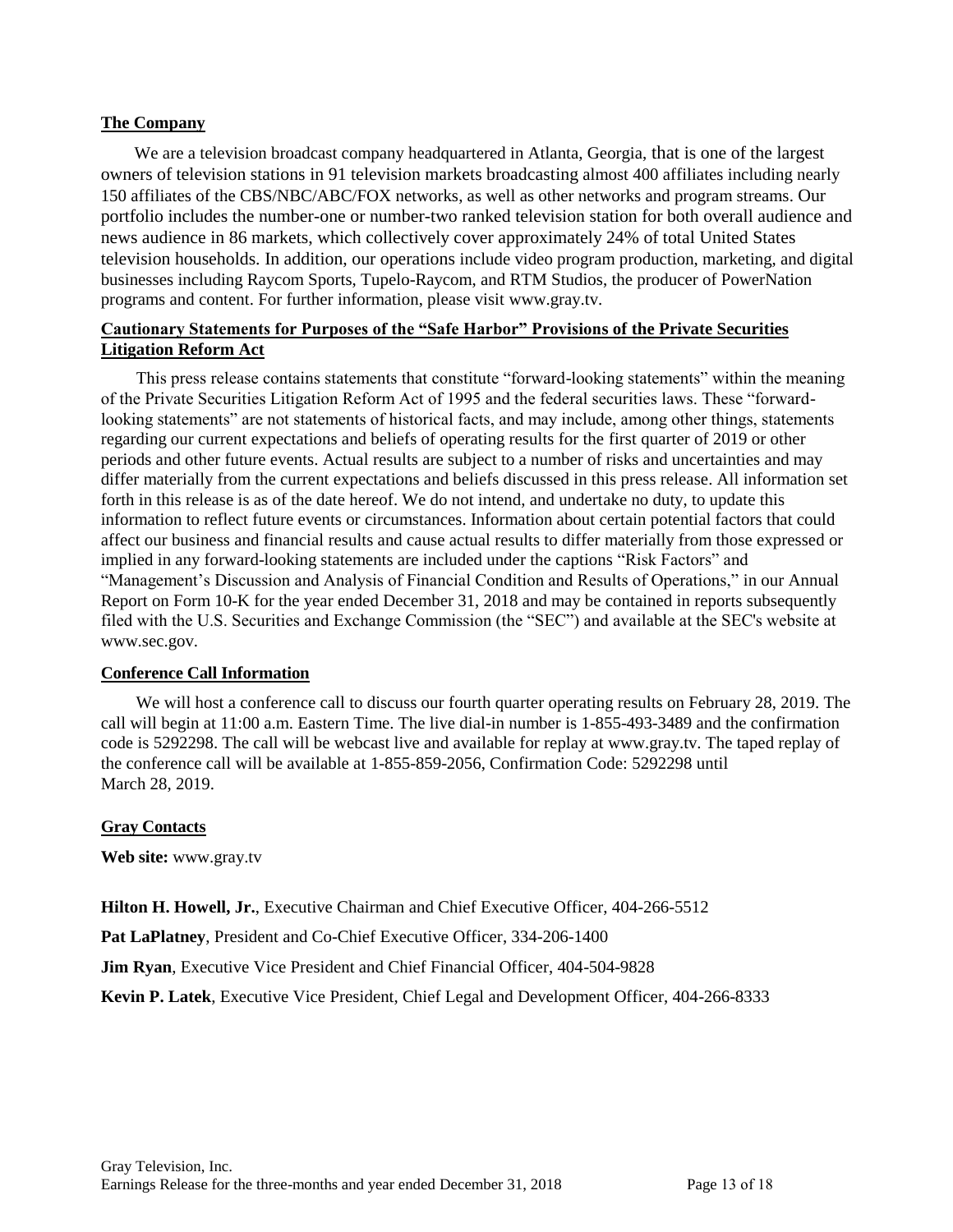#### **Effects of Acquisitions and Divestitures on Our Results of Operations and Non-GAAP Terms**

From October 31, 2013 through December 31, 2018, we completed 23 acquisition transactions and four divestiture transactions. As more fully described in our Form 10-K to be filed with the Securities and Exchange Commission today and in our prior disclosures, these transactions added television stations in 28 new television markets, to our operations. We refer to the stations acquired and the divestiture of WSWG-TV collectively, as the "Acquisitions" or the "Acquired Stations." On January 2, 2019, we completed the Raycom Merger that resulted in the addition of television stations in 34 new television markets to our operations.

Due to the significant effect that the Acquisitions and the Raycom Merger have had on our results of operations, and in order to provide more meaningful period over period comparisons, we present herein certain financial information on a "Combined Historical Basis" (or "CHB"). Unless otherwise defined, Combined Historical Basis reflects financial results that have been compiled by adding Gray's historical revenue, broadcast expenses and corporate and administrative expenses to the historical revenue, broadcast expenses and corporate and administrative expenses of the Acquisitions and the net stations acquired in the Raycom Merger and subtracting the historical revenues and broadcast expenses of divested stations as if they had been acquired or divested, respectively, on January 1, 2018, the beginning of the earliest period that CHB information is presented. Gray is providing these estimates which incorporate certain non–GAAP financial measures that are dependent on financial results that are not yet determinable with certainty. Therefore, we are unable to present a quantitative reconciliation of the estimated non-GAAP financial measures to their most directly comparable GAAP financial measures because such information is not available and management cannot reliably estimate all of the necessary components of such GAAP measures without unreasonable effort or expense. In addition, we believe such reconciliations would imply a degree of precision that would be confusing or misleading to investors.

Combined Historical Basis financial information does not include any adjustments for other events attributable to the Acquisitions and the Raycom Merger. Certain of the Combined Historical Basis financial information has been derived from, and adjusted based on, unaudited, unreviewed financial information prepared by other entities, which Gray cannot independently verify. We cannot assure you that such financial information would not be materially different if such information were audited or reviewed and no assurances can be provided as to the accuracy of such information, or that our actual results would not differ materially from the Combined Historical Basis financial information if the Acquisitions had been completed at the stated date. In addition, the presentation of Combined Historical Basis, may not comply with accounting principles generally accepted in the United States of America ("GAAP") or the requirements for pro forma financial information under Regulation S-X under the Securities Act.

From time to time, Gray supplements its financial results prepared in accordance with GAAP by disclosing the non-GAAP financial measures Broadcast Cash Flow, Broadcast Cash Flow Less Cash Corporate Expenses, Free Cash Flow, Operating Cash Flow as defined in the Senior Credit Agreement and Total Leverage Ratio, Net of All Cash. These non-GAAP amounts are used by us to approximate amounts used to calculate key financial performance covenants contained in our debt agreements and are used with our GAAP data to evaluate our results and liquidity.

We define Broadcast Cash Flow as net income plus loss from early extinguishment of debt, corporate and administrative expenses, non-cash stock based compensation, depreciation and amortization (including amortization of intangible assets and program broadcast rights), any loss on disposal of assets, any miscellaneous expense, interest expense, any income tax expense and non-cash 401(k) expense, less any gain on disposal of assets, any miscellaneous income, any income tax benefits and payments for program broadcast rights.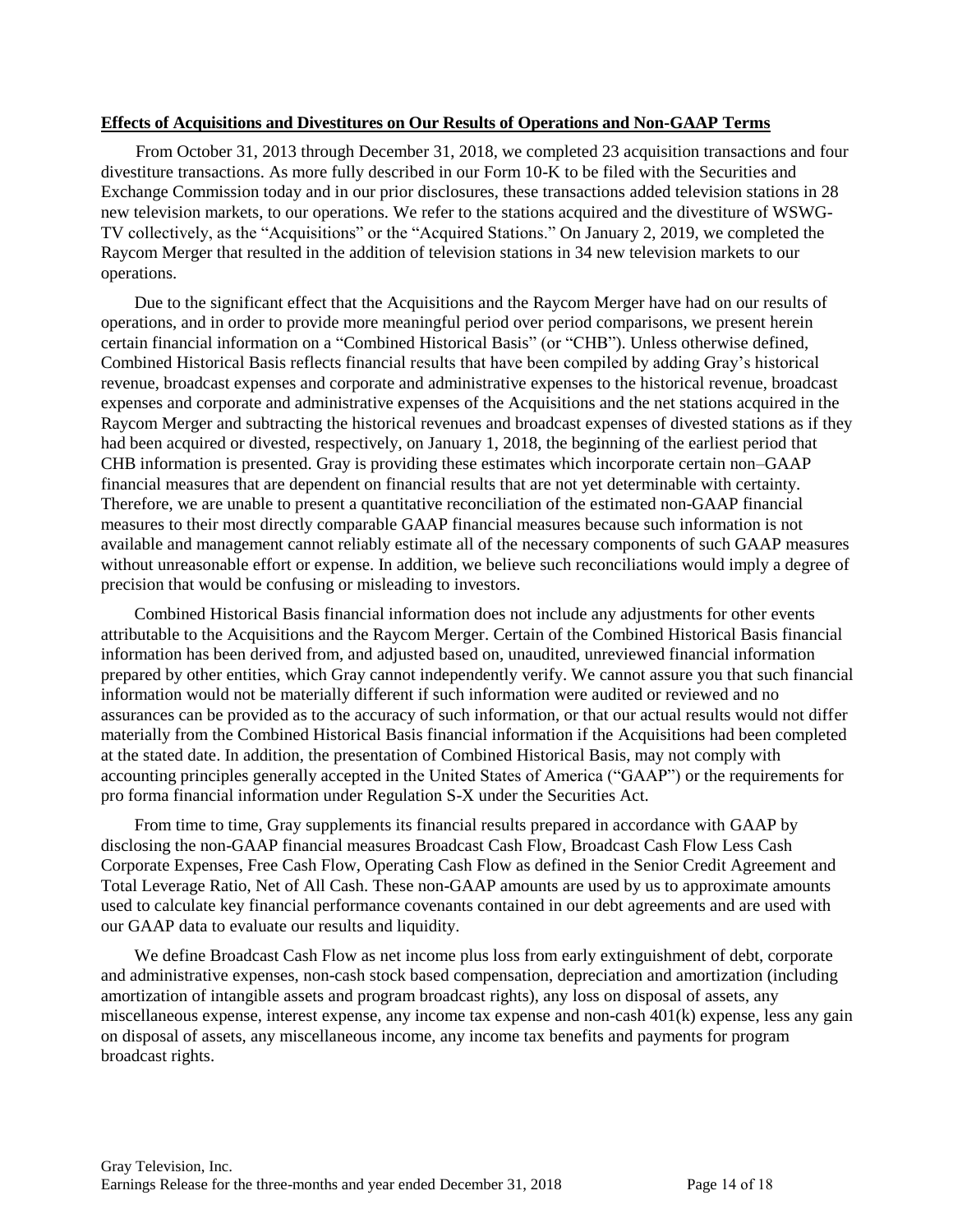We define Broadcast Cash Flow Less Cash Corporate Expenses as net income plus loss from early extinguishment of debt, non-cash stock based compensation, depreciation and amortization (including amortization of intangible assets and program broadcast rights), any loss on disposal of assets, any miscellaneous expense, interest expense, any income tax expense, and non-cash 401(k) expense, less any gain on disposal of assets, any miscellaneous income, any income tax benefits and any payments for program broadcast rights.

We define Free Cash Flow as net income plus loss from early extinguishment of debt, non-cash stock based compensation, depreciation and amortization (including amortization of intangible assets and program broadcast rights), any loss on disposal of assets, any miscellaneous expense, amortization of deferred financing costs, any income tax expense and non-cash 401(k) expense, less any gain on disposal of assets, any miscellaneous income, any income tax benefits, payments for program broadcast rights, contributions to pension plans, amortization of original issue premium on our debt, purchases of property and equipment (net of reimbursements) and the payment of income taxes (net of any refunds received).

We define Operating Cash Flow as defined in our Senior Credit Agreement as net income plus loss from early extinguishment of debt, non-cash stock based compensation, depreciation and amortization (including amortization of intangible assets and program broadcast rights), any loss on disposal of assets, interest expense, any income tax expense, non-cash 401(k) expense and trade expense less any gain on disposal of assets, any income tax benefits, payments for program broadcast rights, trade income, and contributions to pension plans. Operating Cash Flow as defined in our Senior Credit Agreement gives effect to the revenue and broadcast expenses of the Acquisitions as if they had been acquired or divested, respectively, on January 1, 2017. It also gives effect to certain operating synergies expected from the Acquisitions and related financings and adds back professional fees incurred in completing the Acquisitions. Certain of the financial information related to the Acquisitions has been derived from, and adjusted based on, unaudited, unreviewed financial information prepared by other entities, which Gray cannot independently verify. We cannot assure you that such financial information would not be materially different if such information were audited or reviewed and no assurances can be provided as to the accuracy of such information, or that our actual results would not differ materially from this financial information if the Acquisitions had been completed at the stated date. In addition, the presentation of Operating Cash Flow as defined in the Senior Credit Agreement and the adjustments to such information, including expected synergies resulting from such transactions, may not comply with GAAP or the requirements for pro forma financial information under Regulation S-X under the Securities Act.

Our Total Leverage Ratio, Net of All Cash is determined by dividing our Adjusted Total Indebtedness, Net of All Cash by our Operating Cash Flow as defined in our Senior Credit Agreement, divided by two. Our Adjusted Total Indebtedness, Net of All Cash represents the total outstanding principal of our long-term debt, plus certain other obligations as defined in our Senior Credit Agreement, less all cash (excluding restricted cash). Our Operating Cash Flow as defined in our Senior Credit Agreement, divided by two, represents our average annual Operating Cash Flow as defined in our Senior Credit Agreement for the preceding eight quarters.

These non-GAAP terms are not defined in GAAP and our definitions may differ from, and therefore not be comparable to, similarly titled measures used by other companies, thereby limiting their usefulness. Such terms are used by management in addition to, and in conjunction with, results presented in accordance with GAAP and should be considered as supplements to, and not as substitutes for, net income and cash flows reported in accordance with GAAP.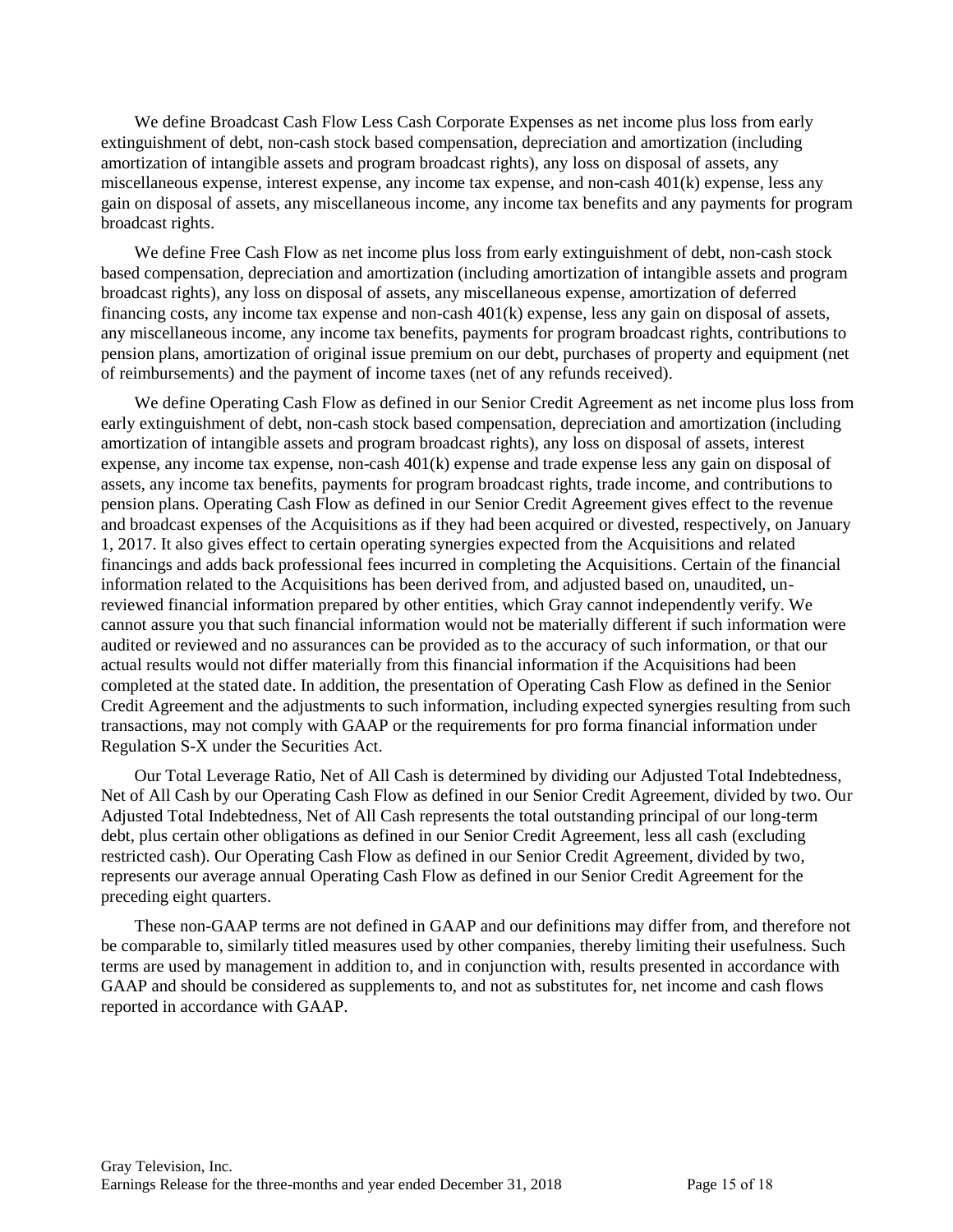# **Reconciliation on As-Reported Basis, in thousands:**

|                                                             | <b>Three Months Ended</b> |              |              |  |  |
|-------------------------------------------------------------|---------------------------|--------------|--------------|--|--|
|                                                             |                           | December 31, |              |  |  |
|                                                             | 2018                      | 2017         | 2016         |  |  |
|                                                             |                           |              |              |  |  |
| Net income                                                  | \$<br>88,267              | \$165,570    | \$35,834     |  |  |
| Depreciation                                                | 13,296                    | 13,418       | 11,686       |  |  |
| Amortization of intangible assets                           | 4,983                     | 6,388        | 4,231        |  |  |
| Non-cash stock based compensation                           | 1,645                     | 4,001        | 1,274        |  |  |
| Loss (gain) on disposal of assets, net                      | (11,218)                  | 939          | 395          |  |  |
| M iscellaneous (income) expense, net $(1)$                  | (3,315)                   | (250)        | 9            |  |  |
| Interest expense                                            | 32,443                    | 24,070       | 23,766       |  |  |
| Income tax (benefit) expense                                | 33,249                    | (134, 425)   | 24,309       |  |  |
| Amortization of program broadcast rights                    | 5,503                     | 5,589        | 4,975        |  |  |
| Non-cash $401(k)$ expense                                   | 4,285                     |              | 8            |  |  |
| Payments for program broadcast rights                       | (5,612)                   | (5,486)      | (4,927)      |  |  |
| Corporate and administrative expenses excluding             |                           |              |              |  |  |
| depreciation, amortization of intangible assets and         |                           |              |              |  |  |
| non-cash compensation (1)                                   | 9,318                     | 5,941        | 7,942        |  |  |
| <b>Broadcast Cash Flow (1)</b>                              | 172,844                   | 85,755       | 109,502      |  |  |
| Corporate and administrative expenses excluding             |                           |              |              |  |  |
| depreciation, amortization of intangible assets and         |                           |              |              |  |  |
| non-cash compensation (1)                                   | (9,318)                   | (5,941)      | (7, 942)     |  |  |
| <b>Broadcast Cash Flow Less Cash Corporate Expenses (1)</b> | 163,526                   | 79,814       | 101,560      |  |  |
| Contributions to pension plans                              |                           | (2,500)      | (10)         |  |  |
| Interest expense                                            | (32, 443)                 | (24,070)     | (23,766)     |  |  |
| Amortization of deferred financing costs                    | 1,158                     | 1,158        | 1,220        |  |  |
| Net amortization of original issue (premium) discount       |                           |              |              |  |  |
| on senior notes                                             | (152)                     | (152)        | (153)        |  |  |
| Purchase of property and equipment                          | (35,081)                  | (13,090)     | (10, 366)    |  |  |
| Reimbursements of property and equipment purchases          | 7,979                     |              |              |  |  |
| Income taxes received (paid), net of refunds                | (7, 151)                  | (777)        | $\mathbf{I}$ |  |  |
| <b>Free Cash Flow</b>                                       | 97,836<br>\$              | \$40,383     | \$68,486     |  |  |

(1) Amounts in 2017 have been reclassified to give effect to the implementation of ASU 2017-07.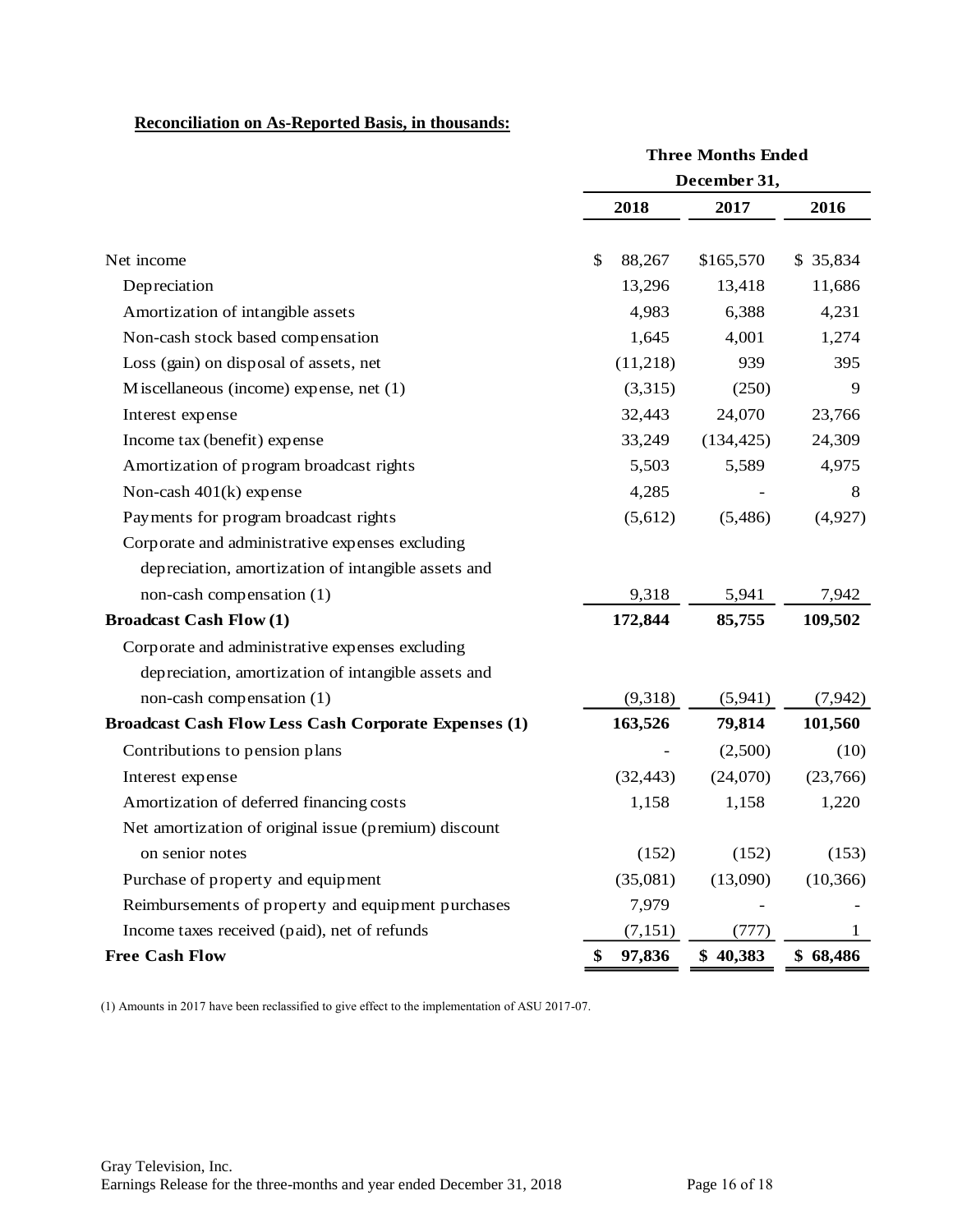# **Reconciliation on As-Reported Basis, in thousands:**

|                                                             | <b>Year Ended</b> |               |           |  |
|-------------------------------------------------------------|-------------------|---------------|-----------|--|
|                                                             |                   | December 31,  |           |  |
|                                                             | 2018              | 2017          | 2016      |  |
| Net income                                                  | \$<br>210,803     | \$261,952     | \$62,273  |  |
| Depreciation                                                | 53,883            | 51,973        | 45,923    |  |
| Amortization of intangible assets                           | 20,570            | 25,072        | 16,596    |  |
| Non-cash stock based compensation                           | 6,661             | 8,303         | 5,101     |  |
| (Gain) loss on disposal of assets, net                      | (16, 405)         | (74,200)      | 329       |  |
| Miscellaneous (income) expense, net (1)                     | (5,507)           | (657)         | (610)     |  |
| Interest expense                                            | 106,628           | 95,259        | 97,236    |  |
| Loss from early extinguishment of debt                      |                   | 2,851         | 31,987    |  |
| Income tax (benefit) expense                                | 76,847            | (68, 674)     | 43,418    |  |
| Amortization of program broadcast rights                    | 21,416            | 21,033        | 19,001    |  |
| Non-cash $401(k)$ expense                                   | 4,285             | 16            | 29        |  |
| Payments for program broadcast rights                       | (21,789)          | (21,055)      | (18, 786) |  |
| Corporate and administrative expenses excluding             |                   |               |           |  |
| depreciation, amortization of intangible assets and         |                   |               |           |  |
| non-cash compensation (1)                                   | 35,967            | 27,184        | 36,441    |  |
| <b>Broadcast Cash Flow (1)</b>                              | 493,359           | 329,057       | 338,938   |  |
| Corporate and administrative expenses excluding             |                   |               |           |  |
| depreciation, amortization of intangible assets and         |                   |               |           |  |
| non-cash compensation (1)                                   | (35,967)          | (27, 184)     | (36, 441) |  |
| <b>Broadcast Cash Flow Less Cash Corporate Expenses (1)</b> | 457,392           | 301,873       | 302,497   |  |
| Contributions to pension plans                              | (2,500)           | (3,124)       | (3,048)   |  |
| Interest expense                                            | (106, 628)        | (95,259)      | (97, 236) |  |
| Amortization of deferred financing costs                    | 4,630             | 4,624         | 4,884     |  |
| Net amortization of original issue (premium) discount       |                   |               |           |  |
| on senior notes                                             | (610)             | (610)         | (779)     |  |
| Purchase of property and equipment                          | (69, 975)         | (34,516)      | (43,604)  |  |
| Reimbursements of property and equipment purchases          | 14,217            |               |           |  |
| Income taxes paid, net of refunds                           | (33,972)          | (1,984)       | (14,588)  |  |
| <b>Free Cash Flow</b>                                       | 262,554<br>\$     | 171,004<br>\$ | \$148,126 |  |

(1) Amounts in 2017 have been reclassified to give effect to the implementation of ASU 2017-07.